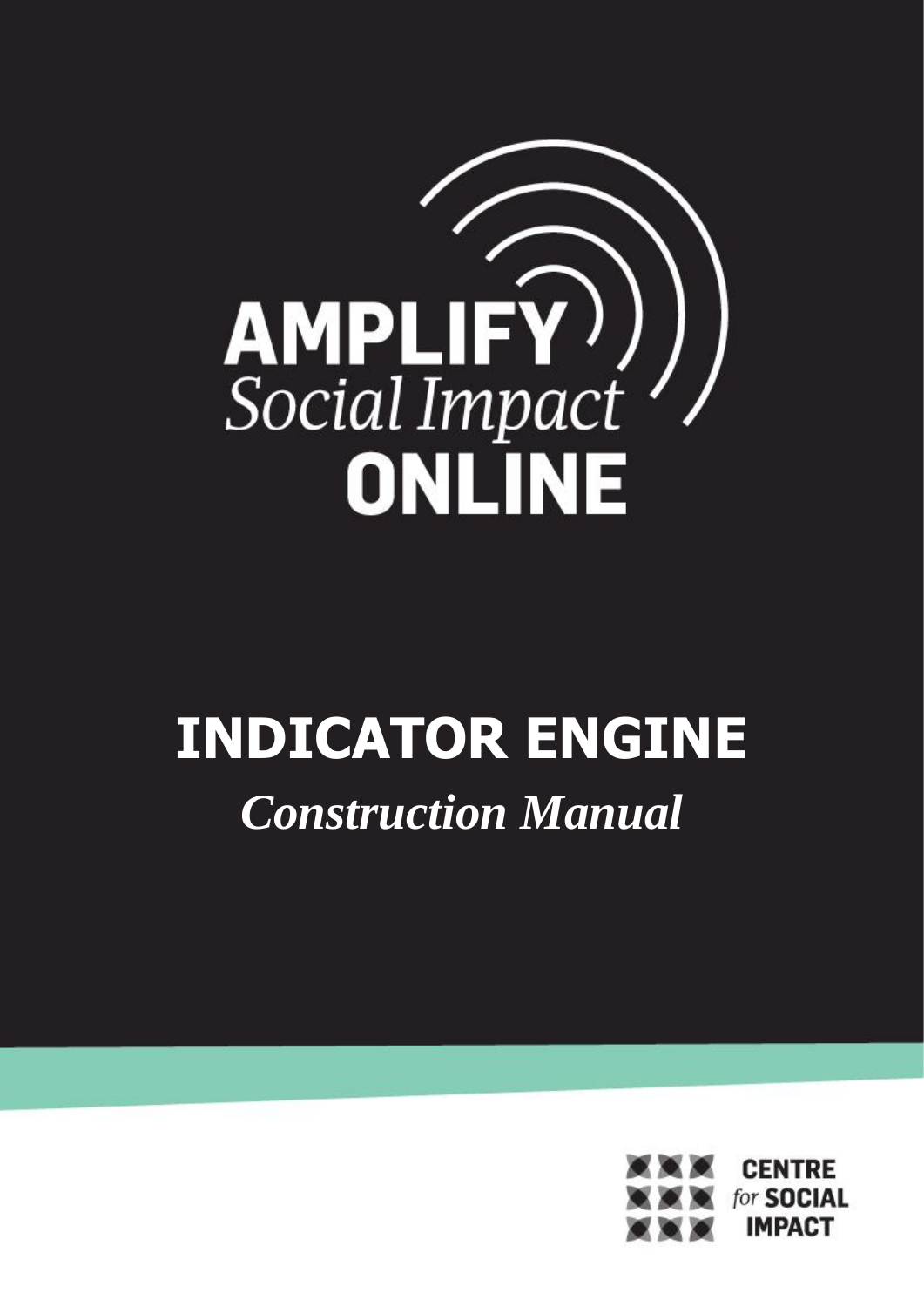# **Contents**



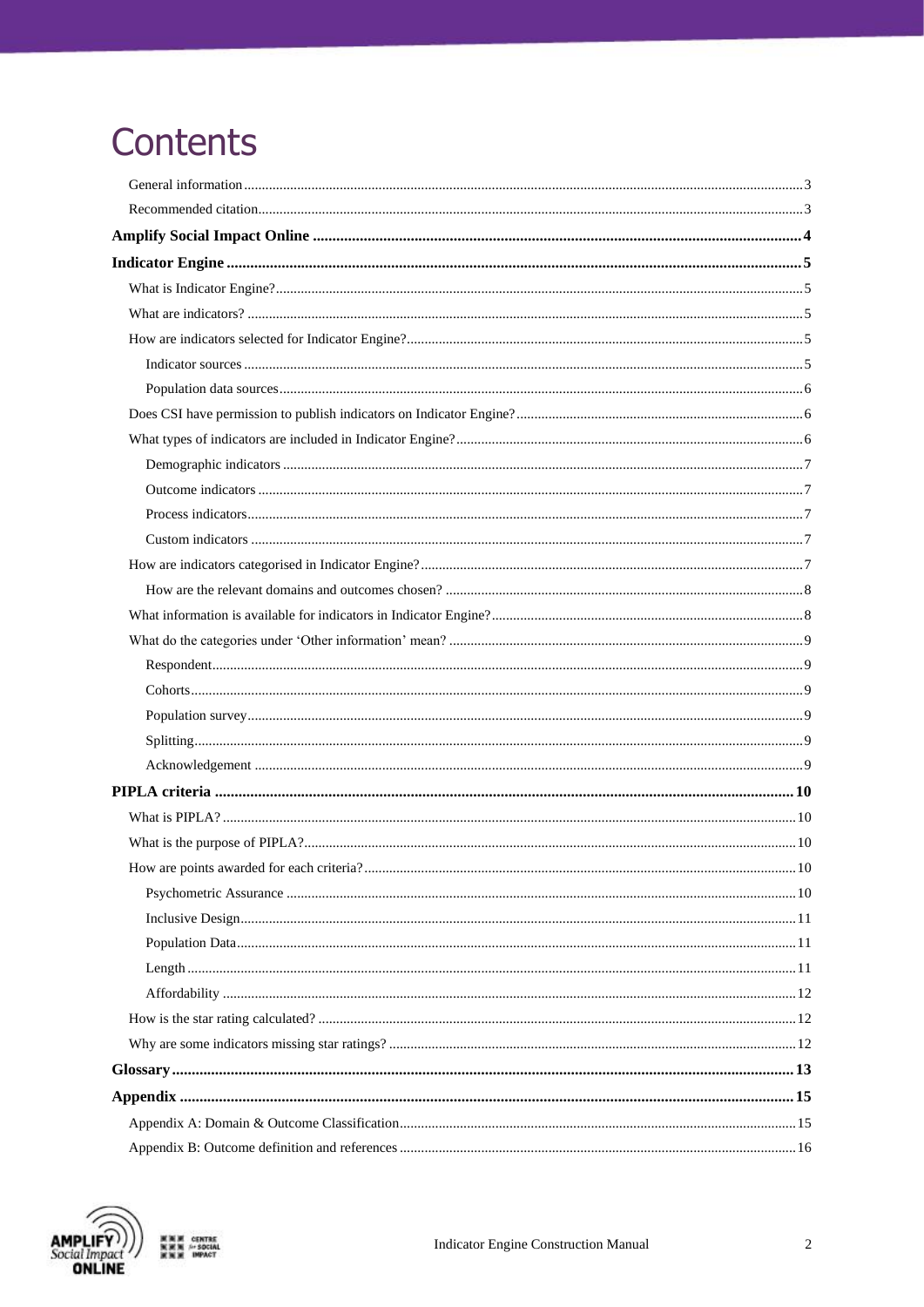# <span id="page-2-0"></span>**General information**

Login to or register for Amplify Online [https://www.live.amplifyonline.csi.edu.au/home/.](https://www.live.amplifyonline.csi.edu.au/home/) NB: Indicator Engine and Yardstick are available through the Amplify Online platform.

For general enquiries, please email us at [CSIAmplify@unsw.edu.au.](mailto:CSIAmplify@unsw.edu.au)

### <span id="page-2-1"></span>**Recommended citation**

Olekalns, A., Mai, C., Dufour, R., Kelly, M. & Ahearn, E-R. (2022). *Indicator Engine Construction Manual*. Centre for Social Impact, UNSW, Sydney.

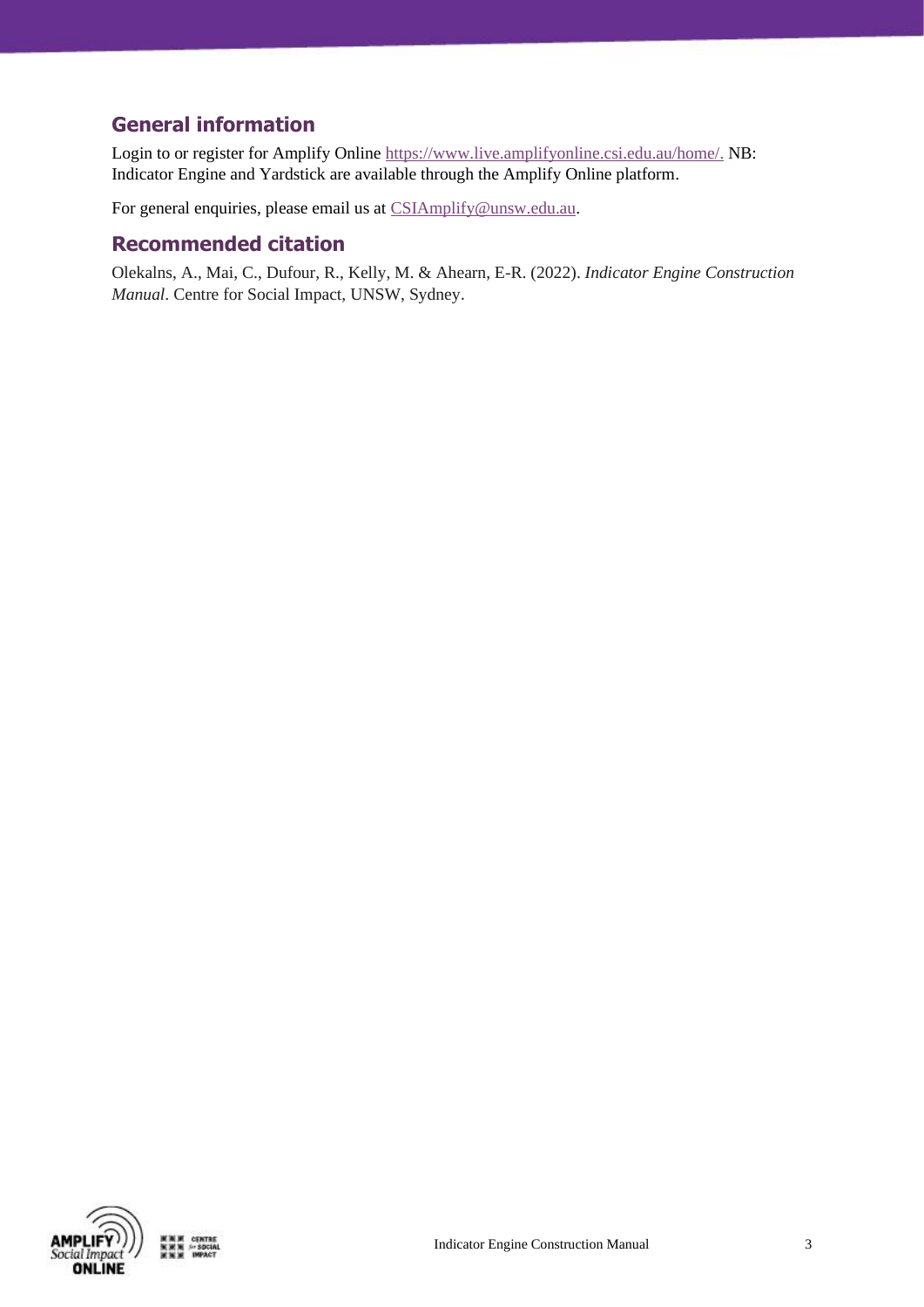# <span id="page-3-0"></span>Amplify Social Impact Online

The Centre for Social Impact (CSI) has been supporting for-purpose organisations to measure and evaluate their social impact since 2008. Some of this support is through the design and implementation of quantitative surveys. In the process, CSI identified a substantial overlap in the needs, challenges and overall process of survey design across the social-purpose sector. In 2018, CSI started to build an online platform to make evaluation more accessible for the for-purpose sector.

**Amplify Social Impact** is a ground-breaking initiative designed to improve the wellbeing of Australia's communities, families and individuals. It does this by measuring, understanding and influencing the social impact in areas such as housing, education, work, social inclusion and financial wellbeing.

**Amplify Social Impact Online (Amplify Online)** consists of two impact measurement tools, Indicator Engine and Yardstick. These platforms are designed to be 'one stop shop' for quantitative impact research.

**Indicator Engine** is a self-service suite of measurement tools which can be used to build and distribute surveys. **Yardstick** is an automated statistical analysis suite which can analyse, link and benchmark the data collected via Indicator Engine with administrative and population data sources.

A significant amount of time is invested into the curation and classification of indicators for Indicator Engine. This Construction Manual explains the primary data processes, methodologies and systems used to develop, grow and maintain Indicator Engine.

This Construction Manual **does** provide:

- $\checkmark$  an understanding of how Indicator Engine was constructed
- ✓ additional information about indicators and the PIPLA criteria used in Indicator Engine

This Construction Manual **does not** provide:

× instructions on how to use Indicator Engine

Last updated: 24 May 2022

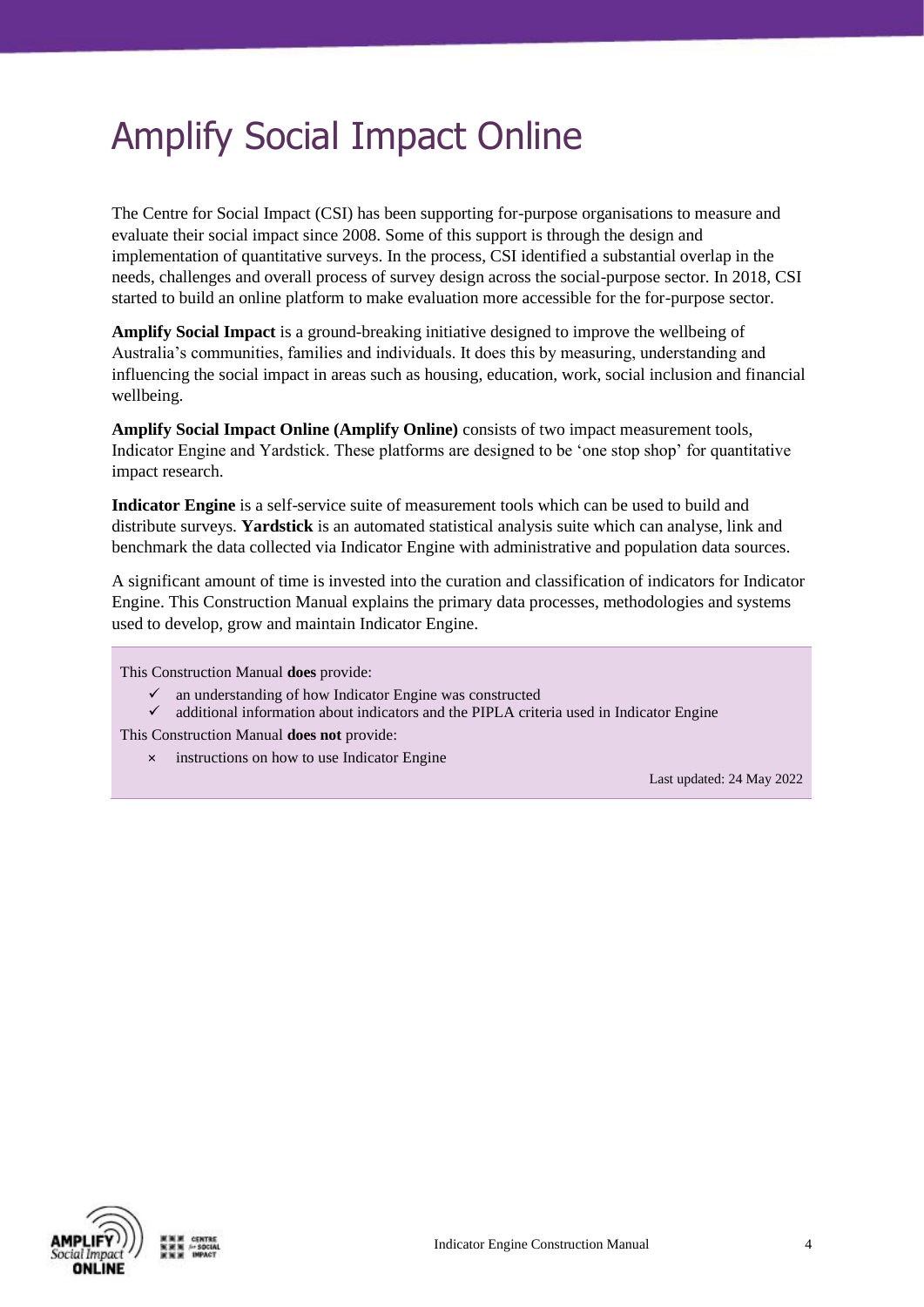# <span id="page-4-0"></span>Indicator Engine

- **[What is Indicator Engine?](#page-4-5)**
- **[What are indicators?](#page-4-2)**
- **[How are indicators selected for Indicator Engine?](#page-8-6)**
- **[Does CSI have permission to publish indicators on Indicator Engine?](#page-5-1)**
- **What types of indicators are included in Indicator Engine?**
- **[How are indicators categorised in Indicator Engine?](#page-4-3)**
- **[What information is available for indicators in Indicator Engine?](#page-7-1)**
- **[What do the categories under 'Other information' mean?](#page-8-0)**

# <span id="page-4-5"></span><span id="page-4-1"></span>**What is Indicator Engine?**

Indicator Engine is an innovative platform designed to enable organisations to find reliable and validated indicators to know when, where and how they are making a difference.

CSI has undertaken a rigorous process of identifying, classifying and ranking indicators which organisations can use to understand the impact their programs or services have had for the people they work with. CSI has accumulated a database of over 500 indicators, and a significant proportion of these have already been classified and published in Indicator Engine.

# <span id="page-4-2"></span>**What are indicators?**

Indicators are measurable markers that show whether progress is being made on individual outcomes or goals. They may show positive, negative or no change over time, and this may be intended or unintended. Indicators can be qualitative or quantitative in nature. Indicators may also be referred to a survey questions, measurement tools, measures, patient report outcomes (PROMs) or variables.

Indicators are highly structured and based on theory or evidence and are usually objective, but they can also capture subjective responses such as attitudes and feelings. Different indicators will be needed to determine how much progress has been made towards a particular goal, output or outcome. Indicators may also be referred to a survey questions, measurement tools, measures, patient report outcomes (PROMs) or variables.

# <span id="page-4-3"></span>**How are indicators selected for Indicator Engine?**

Indicators published on Indicator Engine have been sourced through a variety of locations and methodologies. All indicators on Indicator Engine appear in English.

Additional indicators will gradually be added. CSI has identified over 350 additional suitable indicators that will be published on Indicator Engine after they are processed. CSI plans to add additional indicators to Indicator Engine in line with changing and evolving sector needs.

#### <span id="page-4-4"></span>Indicator sources

Indicators for Indicator Engine were mainly identified through:

- **Previous outcome frameworks for CSI clients:** indicators were drawn from the multitude of frameworks previously developed by CSI for various clients.
- **Systematic literature review:** indicators were found through a systematic search of literature for development and validation journal articles. Additional indicators were sourced through 'snowball' sources (identified through the author's list of publications or from relevant development and validation journal articles).

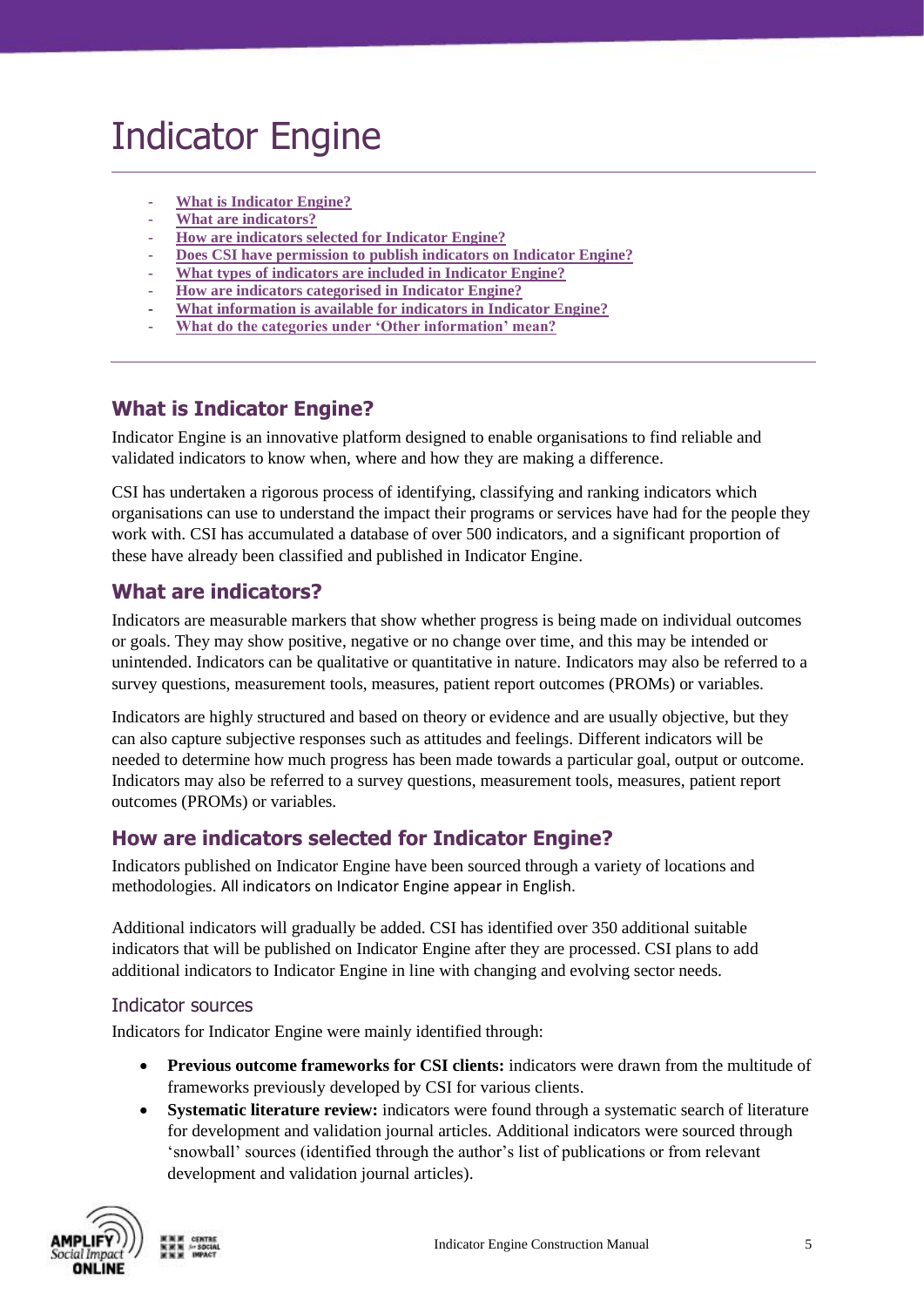- **[Population data](#page-5-0) sources**: indicators were identified through their creation for and use in Australian panel and population surveys.
- **Requests:** indicators requested by CSI clients or indicators for gap areas identified through user testing.

#### <span id="page-5-0"></span>Population data sources

National and state agencies develop and distribute numerous panel and population studies. Examples of these panel studies include the Household, Income and Labour Dynamics in Australia (HILDA) Survey by the Melbourne Institute and the Census of Population and Housing (Census) by the Australian Bureau of Statistics.

National panel studies are beneficial because they generally collect population data, which can be used by organisations for benchmarking purposes. This data may or may not be public and freely accessible. Panel studies are, however, generally not developed and validated through the principles related to scale development and psychometrics.

Indicator Engine contains various indicators from Australian panel and population studies. There may be slight variations between original population or panel survey questions and the indicator in Indicator Engine. This includes adapting interview format indicators into self-report format. Original interviewer prompts and respondent information are generally included in Indicator Engine to maintain consistency of information received. CSI does not adapt the content or intent of an indicator, and where indicators have been significantly altered, the indicator is not listed as coming from a population data source.

Many national population and panel studies are longitudinal in nature. Indicator Engine aligns indicators with the latest wave of the study unless psychometric evidence exists for a prior wave.

# <span id="page-5-1"></span>**Does CSI have permission to publish indicators on Indicator Engine?**

CSI systematically determines that the intellectual property and legal requirements of using an indicator are met before publishing indicators on Indicator Engine. This includes determining the costs or conditions (if any) associated with the use, access to population data for benchmarking purposes and preferred acknowledgement of original authors.

The following process is used by CSI to seek usage permissions for an indicator:

- 1. The author is contacted using a template developed by CSI
- 2. If no response is received within two weeks, a second email is sent using the template.
- 3. If no response is received to the second email within two weeks, a final email is sent using the template.
- 4. If no response is received to the final emails within two weeks, the email chain containing the three enquiries is forwarded to the author's university or institution, or an additional author on the journal article.
- 5. If a response is received after any of the above inquiries, the response is actioned with reference to any additional conditions of use and stored by CSI for future reference.

All data collected on Indicator Engine is owned by organisation collecting the data, not CSI.

# <span id="page-5-2"></span>**What types of indicators are included in Indicator Engine?**

Indicator Engine contains four types of indicators on Indicator Engine: [demographic,](#page-6-0) [outcome,](#page-6-3) [process](#page-6-1) and [custom.](#page-6-3)

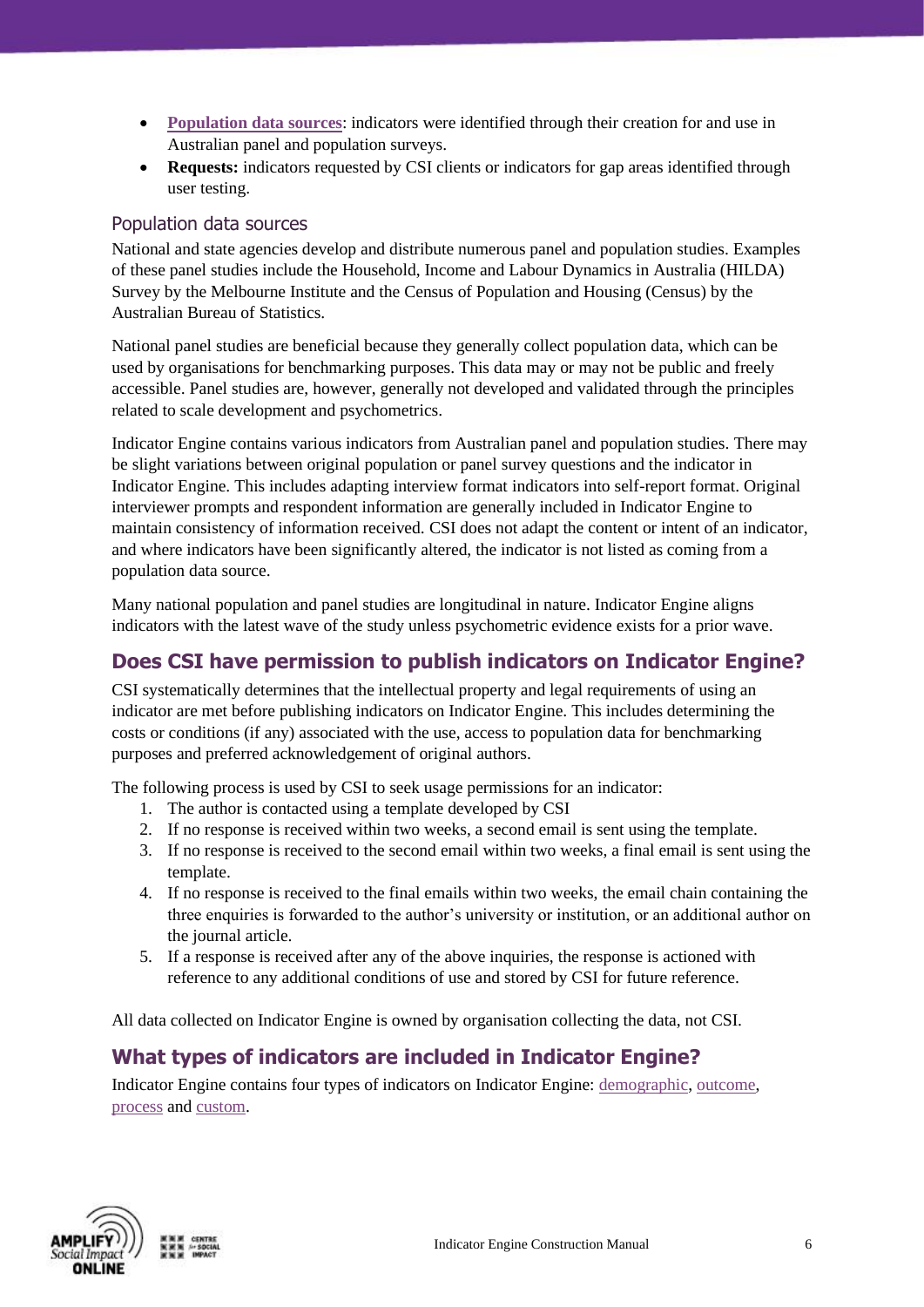#### <span id="page-6-0"></span>Demographic indicators

Demographic indicators measure certain characteristics of a population. Examples of demographic indicators include date of birth, age, Indigenous status and ancestry.

#### <span id="page-6-1"></span>Outcome indicators

Outcome indicators measure whether expected effects or changes are occurring as a result of a program. An outcome can be both the results or effects expected by implementing a program, initiative or strategy and the changes that occur in attitudes, values, behaviours or conditions.

#### <span id="page-6-2"></span>Process indicators

Process indicators measure the activities and outputs of a program. Activities are the processes or actions that produce the desired outputs and ultimately outcomes. Outputs are the direct products or the deliverables of program activities. Process indicators are used to indicate whether the program is being implemented as planned and whether the program has contributed to the achievement of outcomes.

#### <span id="page-6-3"></span>Custom indicators

Custom indicators can be created if there are no appropriate indicators to measure a desired outcome. Custom questions can be added through an organisation's account on Indicator Engine.

### <span id="page-6-4"></span>**How are indicators categorised in Indicator Engine?**

Indicators are categorised in Indicator Engine by domain and outcome to stipulate what an indicator measures. There are currently eight domains and 35 outcomes within the domains:

| <b>Domain</b>                   | <b>Outcome</b>                               |
|---------------------------------|----------------------------------------------|
| <b>Education</b>                | <b>Education attainment</b>                  |
|                                 | Student performance                          |
|                                 | Learning environment                         |
|                                 | Attitude towards learning                    |
| <b>Employment and Finance</b>   | Financial capability                         |
|                                 | Financial security                           |
|                                 | Employment                                   |
|                                 | Job satisfaction                             |
|                                 | Cost of living                               |
|                                 | <b>Retirement transition</b>                 |
| <b>Health and Wellbeing</b>     | Mental health                                |
|                                 | Access to health services                    |
|                                 | Physical health                              |
|                                 | Quality of life                              |
|                                 | Diet and physical activity                   |
|                                 | Reproductive health                          |
|                                 | Infant and child health                      |
|                                 | Alcohol, tobacco and other drugs consumption |
|                                 | Predictive variable                          |
|                                 | Sexual health                                |
| <b>Housing and Homelessness</b> | Housing affordability                        |
|                                 | Housing safety                               |
|                                 | Housing security                             |
|                                 | Housing accessibility                        |
|                                 | Appropriate housing                          |
| <b>Social Cohesion</b>          | Social networks                              |
|                                 | Healthy relationships                        |
|                                 | Social equality                              |



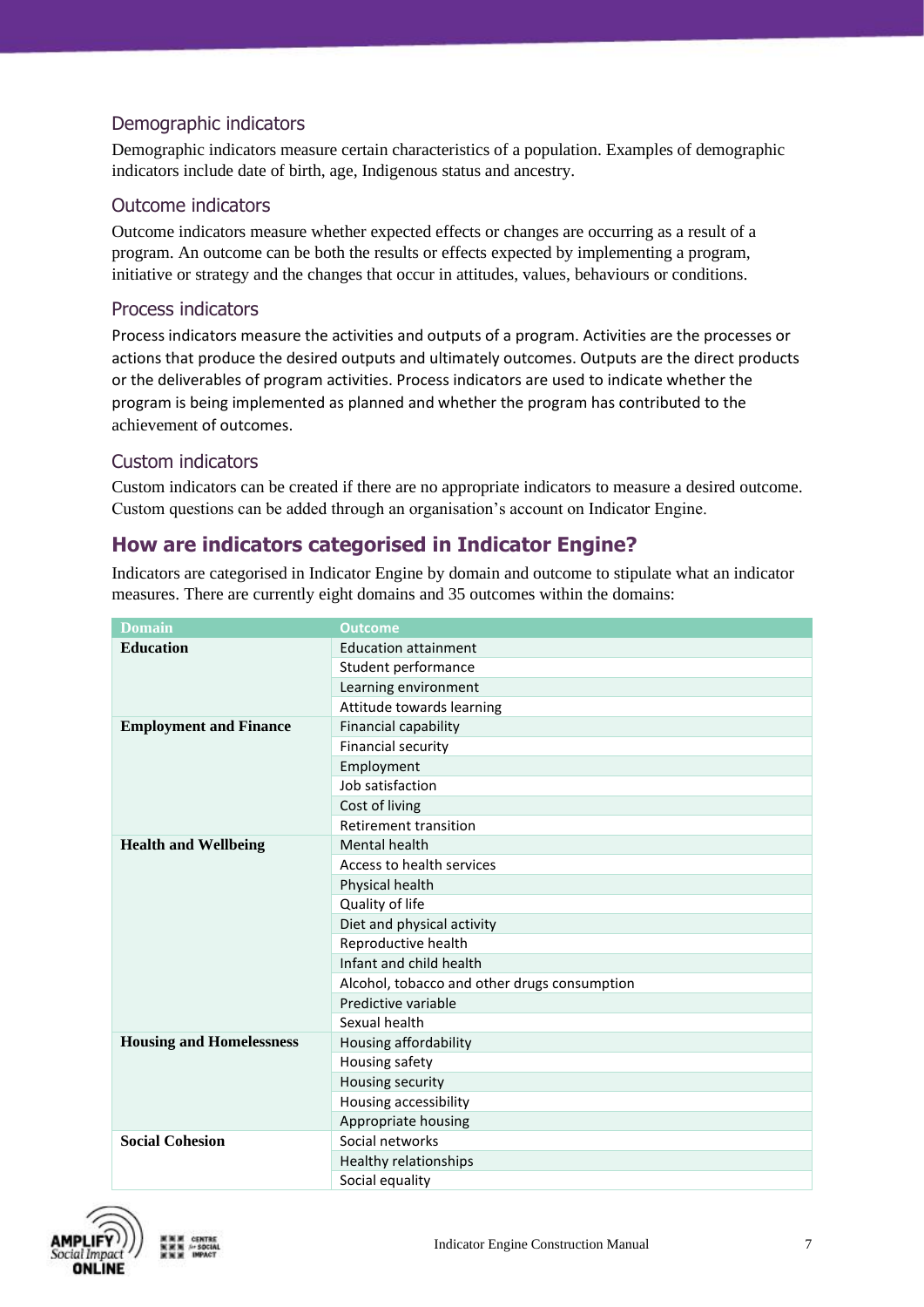|                           | Social inclusiveness            |
|---------------------------|---------------------------------|
|                           | Personal rights                 |
|                           | Disaster resilience             |
| <b>Climate and Energy</b> | Environmental awareness         |
|                           | <b>Environmental behaviours</b> |
| <b>Demographic</b>        | Demographic                     |
| <b>Process</b>            | <b>Process</b>                  |

See Appendix A for a diagram of the current domain and outcome classifications.

#### <span id="page-7-0"></span>How are the relevant domains and outcomes chosen?

CSI identified initial outcomes areas using a thematic grouping of indicators included in an early version of the indicator bank. These initial outcome areas have expanded, and will continue to expand, to include further indicators. Further indicators are added in line with sector need and panel study reviews.

See Appendix B for a full list of current outcome definitions and references.

# <span id="page-7-1"></span>**What information is available for indicators in Indicator Engine?**

The following information is available by clicking the "More" button underneath the indicator's name in Indicator Engine:

- [Star rating:](#page-11-1) indicates the quality of the indicator
- [PIPLA criteria:](#page-8-6) detailed information about how the star rating was calculated
- [Other information:](#page-8-0) additional information about the indicator

| <b>Close</b>                  |            | Search for indicators<br>Ω                                                                                                         |                                                                                                                                                                                                                                                                                 |                                                                                                                                                                                                                                     |                                                                                      |                            |                          |                                     |  |                   |   |                                        |                                                                               |   | <b>Outcome</b>                                    |
|-------------------------------|------------|------------------------------------------------------------------------------------------------------------------------------------|---------------------------------------------------------------------------------------------------------------------------------------------------------------------------------------------------------------------------------------------------------------------------------|-------------------------------------------------------------------------------------------------------------------------------------------------------------------------------------------------------------------------------------|--------------------------------------------------------------------------------------|----------------------------|--------------------------|-------------------------------------|--|-------------------|---|----------------------------------------|-------------------------------------------------------------------------------|---|---------------------------------------------------|
| Education                     | $\epsilon$ | <b>D</b> COST OF LIVING                                                                                                            | $\bullet$                                                                                                                                                                                                                                                                       | Job satisfaction                                                                                                                                                                                                                    |                                                                                      |                            |                          |                                     |  |                   |   |                                        |                                                                               |   | 2 mins<br>Add All                                 |
| <b>Employment and Finance</b> | 45         | ▽ EMPLOYMENT                                                                                                                       | (22)                                                                                                                                                                                                                                                                            | Ref: 1081<br>*****                                                                                                                                                                                                                  |                                                                                      |                            |                          |                                     |  |                   |   |                                        |                                                                               |   | HILDA (MI)                                        |
| Health and Wellbeing          | $101$      | Job satisfaction<br>Satisfaction with aspects of job<br>*****                                                                      | $\odot$                                                                                                                                                                                                                                                                         |                                                                                                                                                                                                                                     |                                                                                      |                            |                          |                                     |  |                   |   |                                        |                                                                               |   | Satisfaction with aspects of job<br>More $\ldots$ |
| Housing and Homelessness      | 23         | Job characteristics<br>Characteristics of overall quality of current job                                                           |                                                                                                                                                                                                                                                                                 |                                                                                                                                                                                                                                     |                                                                                      |                            |                          |                                     |  |                   |   |                                        |                                                                               |   |                                                   |
| Social Cohesion               | 85         | *****                                                                                                                              | $\bigoplus$                                                                                                                                                                                                                                                                     | PIPLA Criteria                                                                                                                                                                                                                      |                                                                                      |                            |                          |                                     |  | Other information |   |                                        |                                                                               |   |                                                   |
|                               |            | Job satisfaction (overall)                                                                                                         |                                                                                                                                                                                                                                                                                 | ★ Psychometric                                                                                                                                                                                                                      | Yes                                                                                  |                            |                          | Respondent                          |  |                   |   | Individual                             |                                                                               |   |                                                   |
| Climate and Energy            | 21         | Overall satisfaction with job<br>*****                                                                                             | $\left( \widehat{+}\right)$                                                                                                                                                                                                                                                     | ★ Inclusive Desian<br>★ Population Data                                                                                                                                                                                             |                                                                                      | Informed<br>Representative |                          | Cohorts<br><b>Population Survey</b> |  |                   |   | New/Continuing Person                  |                                                                               |   | AUS 15+ years people (psychom.)                   |
|                               |            | Job characteristics: job demands and complexity<br>Demands and complexity of current job                                           |                                                                                                                                                                                                                                                                                 | $\star$ Length<br>* Affordability                                                                                                                                                                                                   | 6 items<br>Free                                                                      |                            |                          | Splitting                           |  |                   |   | Questionnaire (NPQ/CPQ)<br>Not allowed |                                                                               |   |                                                   |
|                               |            | *****                                                                                                                              | $\bigoplus$                                                                                                                                                                                                                                                                     | Acknowledgement                                                                                                                                                                                                                     | This indicator uses data from the Household, Income and Labour Dynamics in Australia |                            |                          |                                     |  |                   |   |                                        |                                                                               |   |                                                   |
|                               |            | Job characteristics: job security<br>Security of current job                                                                       |                                                                                                                                                                                                                                                                                 |                                                                                                                                                                                                                                     |                                                                                      | Social Services (DSS).     |                          |                                     |  |                   |   |                                        | (HILDA) Survey. HILDA is conducted by the Australian Government Department of |   |                                                   |
|                               |            | *****                                                                                                                              | $\bigoplus$                                                                                                                                                                                                                                                                     |                                                                                                                                                                                                                                     |                                                                                      |                            |                          |                                     |  |                   |   |                                        |                                                                               |   |                                                   |
|                               |            | Job characteristics: job control<br>Influence and control in current job<br>*****                                                  | $\bigoplus$                                                                                                                                                                                                                                                                     | We now have some questions about how satisfied or dissatisfied you are with different aspects of your job. We<br>are only interested here in your main job. If not currently employed, these questions refer to the most recent job |                                                                                      |                            |                          |                                     |  |                   |   |                                        |                                                                               |   |                                                   |
|                               |            | Workplace discrimination<br>Discrimination in the workplace by gender, age.<br>ethnicity, religion, parenting responsibility, long | you were working in. Please pick a number between 0 and 10 to indicate how satisfied or dissatisfied you are with<br>the following aspects of your job. The more satisfied you are, the higher the number you should pick. The less<br>satisfied you are, the lower the number. |                                                                                                                                                                                                                                     |                                                                                      |                            |                          |                                     |  |                   |   |                                        |                                                                               |   |                                                   |
|                               |            | term health condition or disability<br>*****                                                                                       | $\odot$                                                                                                                                                                                                                                                                         |                                                                                                                                                                                                                                     | $\mathbf{0}$<br>Totally<br>dissatisfied                                              |                            | $\overline{\phantom{a}}$ | 3                                   |  | $\sqrt{2}$        | б |                                        | 8                                                                             | 9 | 10<br>Totally<br>satisfied                        |
|                               |            | Workplace discrimination due to gender<br>Docont discrimination in the workplace by gonder.                                        |                                                                                                                                                                                                                                                                                 | $(01a)$ Your                                                                                                                                                                                                                        |                                                                                      |                            |                          |                                     |  |                   |   |                                        |                                                                               |   |                                                   |



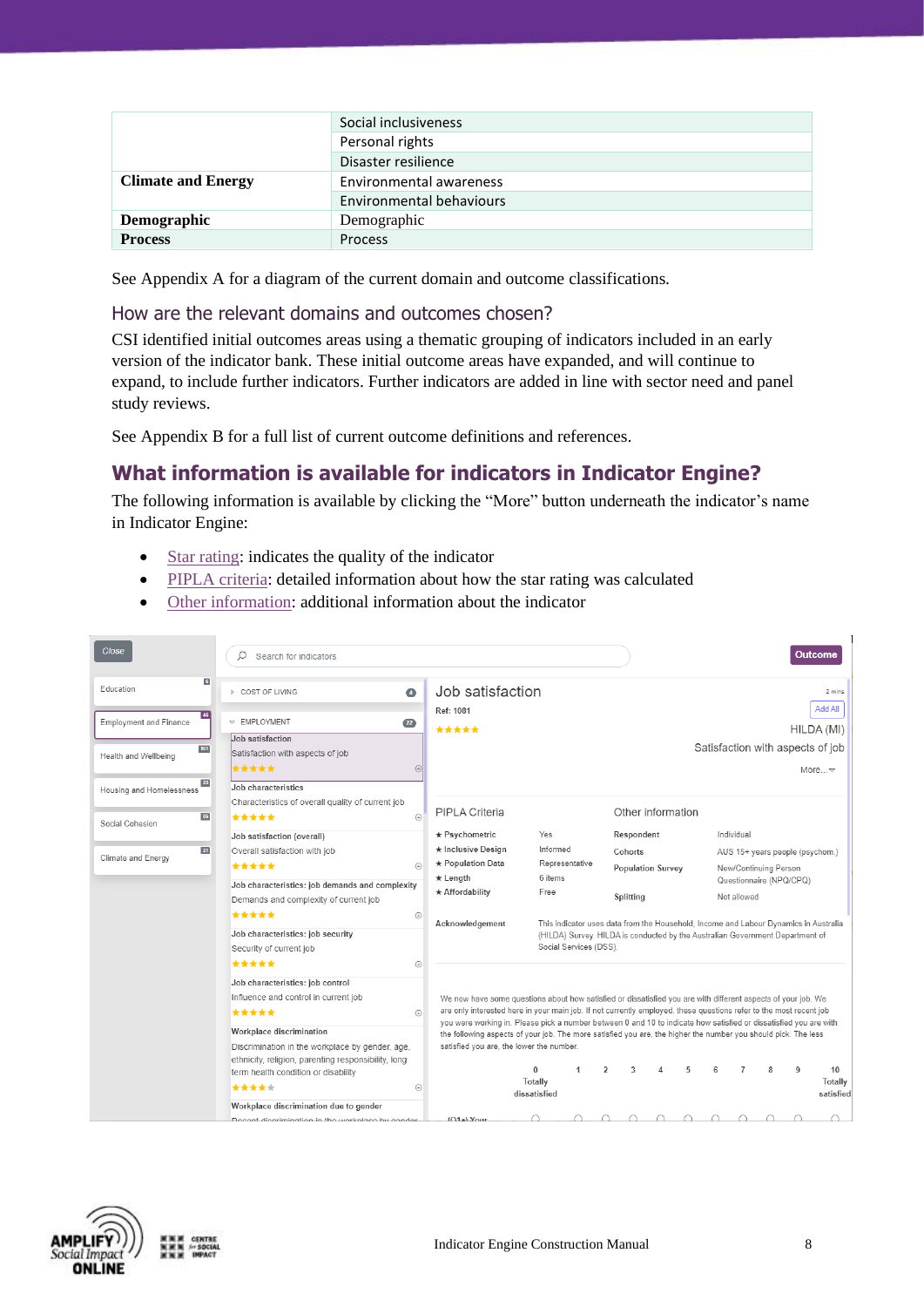# <span id="page-8-0"></span>**What do the categories under 'Other information' mean?**

The following additional information is provided for each indicator, where available and applicable: [respondent,](#page-8-1) [cohorts,](#page-8-2) [population survey,](#page-10-1) [splitting](#page-8-4) an[d acknowledgement.](#page-8-5)

#### <span id="page-8-1"></span>Respondent

Respondent specifies whether the indicator is designed to be answered by an individual or by proxy.

- Individual means that an individual can self-report or answer the survey question.
- **Proxy** refers to indicators where an individual is unable or not intended to self-report, such as observational indicators or indicators to be answered on behalf of children.

#### <span id="page-8-2"></span>**Cohorts**

Cohorts specifies the specific population that the indicator has been tested within.

- **(Psychom.)** refers to the population group that psychometric assurance has been tested within.
- **(Incl. des.)** refers to the population that the indicator has been inclusively designed with.

#### <span id="page-8-3"></span>Population survey

Population survey specifies the population or panel study that the indicator was sourced from.

- **[D]** specifies that the indicator has been discontinued within a population survey.
- **[A]** specifies that the indicator has been adapted from the original population survey.

#### <span id="page-8-4"></span>**Splitting**

Splitting specifies whether the indicator can be split by Indicator Engine users.

- **Allowed** means the Indicator can be split. Users can select individual items from the indicators to include in their survey.
- **Not allowed** means the indicator cannot be split and an indicator must be used in its complete form. For indicators that are validated psychometric scales or single items, splitting is not allowed.

The splitting function is still under development and is not available on Indicator Engine at this present time.

#### <span id="page-8-5"></span>Acknowledgement

<span id="page-8-6"></span>Acknowledgement acknowledges the author or the source of the indicator in their preferred format. This section will also acknowledge if the indicator has been adapted by CSI or not.

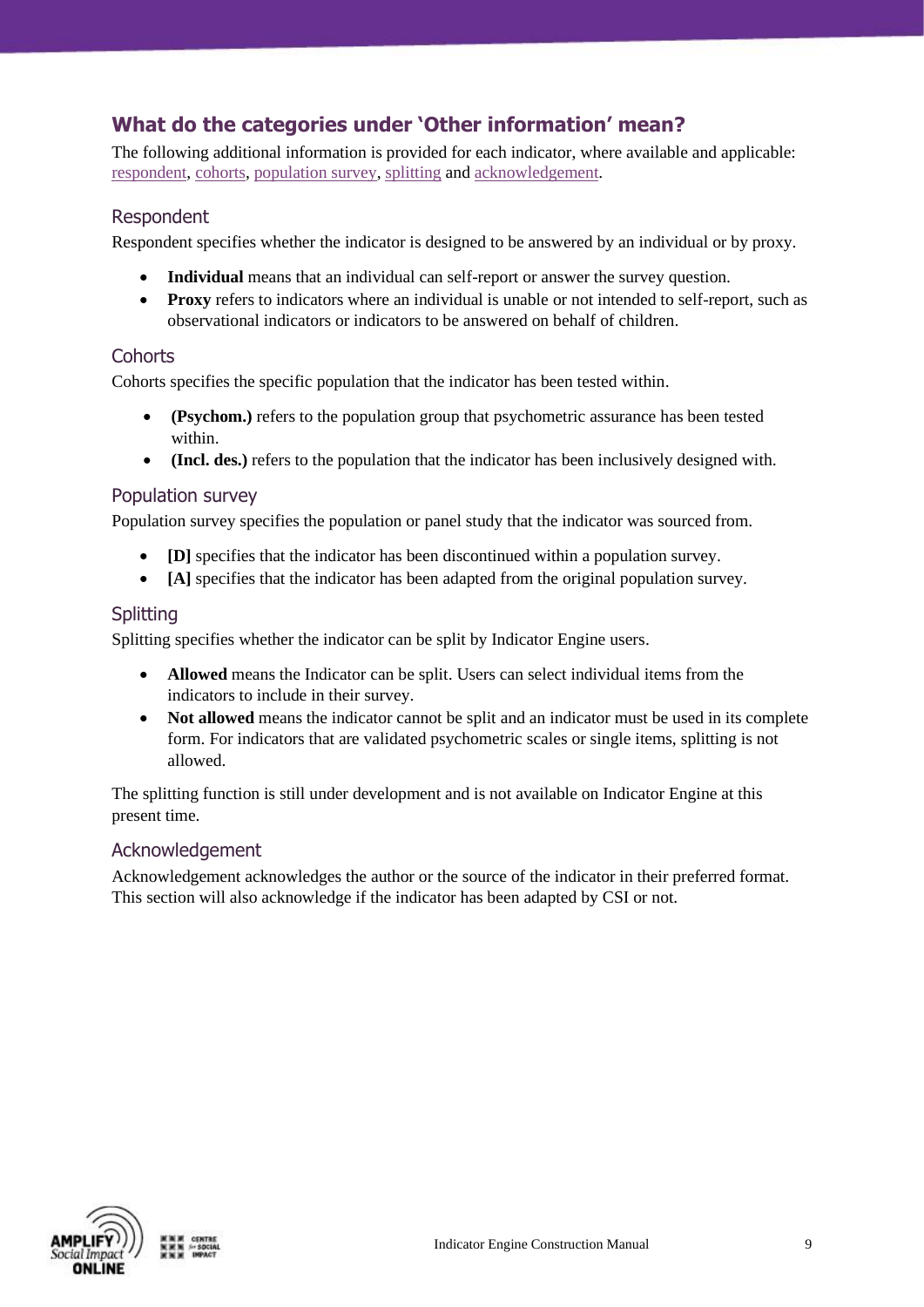# <span id="page-9-0"></span>PIPLA criteria

- **[What is PIPLA?](#page-9-1)**
- **[What is the purpose of PIPLA?](#page-9-2)**
- **[How are points awarded for each criteria?](#page-9-3)**
- **[How is the star rating calculated?](#page-11-1)**
- **[Why are some indicators missing star ratings?](#page-11-2)**

### <span id="page-9-1"></span>**What is PIPLA?**

CSI developed the PIPLA criteria to identify indicators with the greatest utility for outcome measurement. PIPLA ratings can be used by for for-purpose organisations to make quick and informed decisions about which indicator best measures their desired outcome. High quality indicators are important for evaluation and outcomes measurement.

PIPLA is a five-star criteria evaluation methodology that assesses and rates indicators on:

- 1. [Psychometric Assurance](#page-9-4)
- 2. [Inclusive Design](#page-10-3)
- 3. [Population Data](#page-10-1)
- 4. [Length](#page-10-2)
- 5. [Affordability](#page-11-0)

### <span id="page-9-2"></span>**What is the purpose of PIPLA?**

The PIPLA criteria was created by CSI to standardise the quality and useability of indicators.

CSI reviewed and evaluated several indicator evaluation systems before deciding on an appropriate methodology of assessing indicators for Indicator Engine.

The PIPLA criteria ensures that indicators are processed and classified by various Indicator Engine team members in a rigorous, consistent and standardised manner. It also ensures that the star rating remains consistent across indicators.

### <span id="page-9-3"></span>**How are points awarded for each criteria?**

Between 1 to 3 points are awarded for each of the five criteria. These points are summed, resulting in a final "rank" out of 15. This rank is transformed into a [star rating](#page-11-1) out of 5, based on the total number of points.

#### <span id="page-9-4"></span>Psychometric Assurance

Psychometric assurance assesses the extent to which an indicator consistently measures what it intends to measure. Indicators are awarded points in the PIPLA system for Psychometric Assurance according to the following criteria:

- **Yes**: indicator demonstrates sufficient psychometric strength **(3 points)**
- **Partial**: indicator demonstrates minimum psychometric strength **(2 points)**
- **No**: indicator demonstrates no or insufficient psychometric strength **(1 point)**

Psychometric strength is determined by the **validity** (the extent to which the indicator actually measures what it intends to measure), **reliability** (the extent to which an indicator produces consistent results) and **responsiveness** of an indicator (the extent to which it has the ability to detect change over time), evidenced throughout its statistical development and validation process.

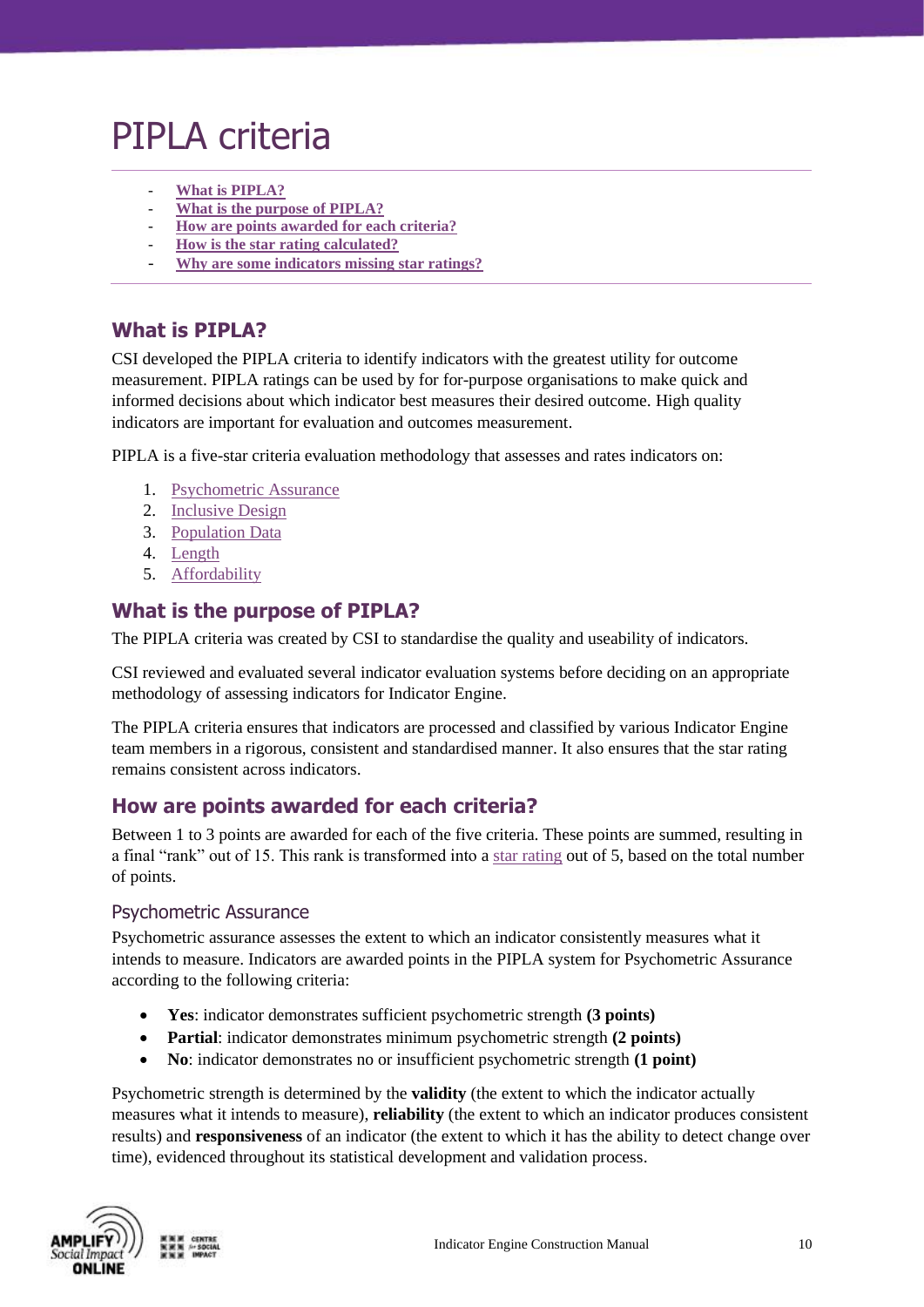Evidence of psychometric strength is identified by CSI team members through a rigorous and systematic review of relevant literature. As the literature expands, an indicator's PIPLA rating may change as more psychometric evidence becomes available. All psychometric evidence and inclusive design information, when available, aligns with the English version of the indicator, where possible.

CSI's psychometric assurance process is adapted from the COSMIN methodology, a systematic review protocol developed to assess the quality of patient-reported outcome measures (PROMs).

#### <span id="page-10-0"></span>Inclusive Design

Inclusive design assesses the extent to which an indicator was designed and developed in consultation with its target population group. Indicators are awarded points in the PIPLA system for Inclusive Design according to the following criteria:

- <span id="page-10-3"></span>• **Included:** target population involved in all aspects and decision-making related to scale development, including setting research priorities and involvement in governance and IP **(3 points)**
- **Involved:** some involvement of target population in influencing scale development but limited at higher levels of decision-making; includes cognitive testing, consultation with advisory, professional or target group after scale items have been initially generated **(2 points)**
- **Informed:** no involvement of target population in research decision-making at any stage of scale development, people are merely informed about results/data **(1 point)**

Indicators are ranked against these criteria based on principles developed for doing research with people living with HIV and Aboriginal and Torres Strait Islander people. These principles consider the degree of inclusion and the influence of the research target group in the conceptualisation and development process.

#### <span id="page-10-1"></span>Population Data

Indicators are assessed on whether population data is available. Indicators are awarded points in the PIPLA system for Population Data according to the following criteria:

- **Representative:** representative population data is available and has been collected within the past 5 years **(3 points)**
- **Non-representative:** non-representative population data is available and has been collected within the past 5 years, OR population data is available and was collected within the past 6- 100 years **(2 points)**.
- **None:** population data is not available or has never been collected **(1 point)**

Population data can be used to benchmark and compare outcomes across similar programs or population groups. This can help organisations to understand the strength of their outcome compared to baseline data or other programs.

#### <span id="page-10-2"></span>Length

Indicators are assessed on the number of items or individual survey questions it contains. Indicators are awarded points in the PIPLA system for Length according to the following criteria:

- Indicator is less than 12 items in length **(3 points)**
- Indicator is 12-23 items in length **(2 points)**
- Indicator is 24 or more items in length **(1 point)**

Short indicators, requiring minimal time for completion, minimise survey fatigue experienced by respondents and reduce time required for analysis for organisations.

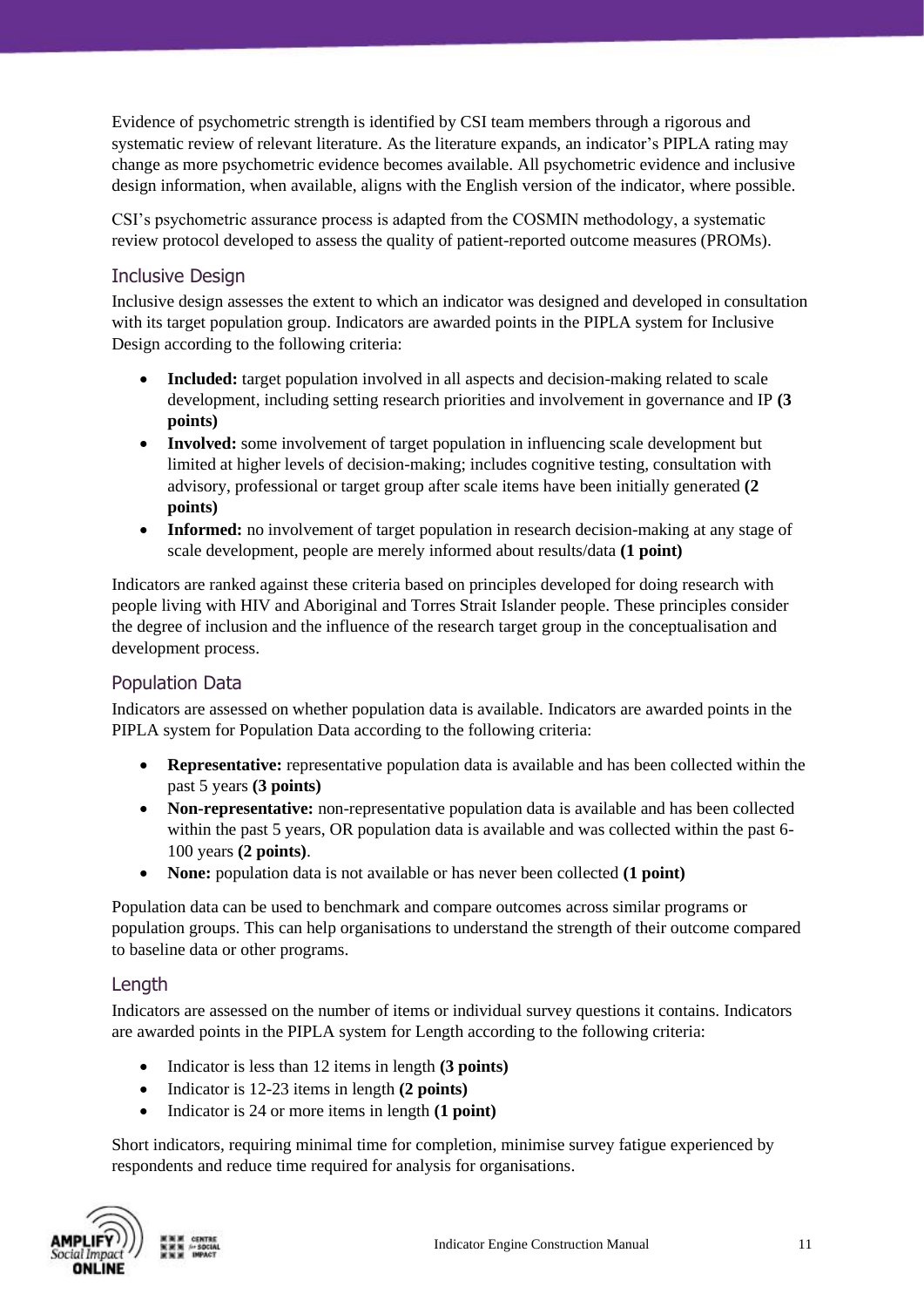### <span id="page-11-0"></span>Affordability

Indicators are assessed on the monetary cost of the indicator. Indicators are awarded points in the PIPLA system for Affordability according to the following criteria:

- **Free:** no cost involved in using the indicator **(3 points)**
- **Unconfirmed:** cost yet to be confirmed **(2 points)**
- **Cost:** monetary cost involved to access the indicator **(1 point)**

It is anticipated that many for-purpose organisations accessing Indicator Engine will have limited financial resources to access costly indicators. Presently, only free to access indicators are published on Indicator Engine.

# <span id="page-11-1"></span>**How is the star rating calculated?**

On Indicator Engine, an indicator's final rank out of 15 points is converted into the 5-star rating using Jenks natural breaks optimisation.

Jenks natural breaks optimisation is a data clustering method designed to reduce within class, and maximise between class variance. Indicator Engine calculates Jenks natural breaks according to the optimal configuration for indicators to be ranked across five classes, with unlimited iterations. This calculation is completed on the entire Indicator Engine databank, including published indicators on the Indicator Engine platform and unprocessed indicators on the internal CSI databank. Calculation for the optimal configuration of indicator star ratings on the Indicator Engine platform is conducted periodically as more indicators are uploaded to the platform.

Consequently, star ratings (and rank-cut offs) will change over time as the quality and volume of the Indicator Engine databank improves. Different rank cut-offs are used for outcome, process and demographic indicators.

# <span id="page-11-2"></span>**Why are some indicators missing star ratings?**

Classifying indicators through the PIPLA criteria is an extensive and time-consuming process. Due to limited resources, not all indicators on Indicator Engine have been fully classified. To enable Indicator Engine end-users to have access to a larger range of indicators for their surveys, Indicator Engine has published a mix of full classification and limited classification indicators:

**Full classification indicators** are fully classified through the PIPLA criteria system. They are published on Indicator Engine with full details and a star rating.

**Limited classification indicators** are published on Indicator Engine with limited details and no star rating. It is intended that, over time, all published indicators will be fully classified through the PIPLA criteria system.

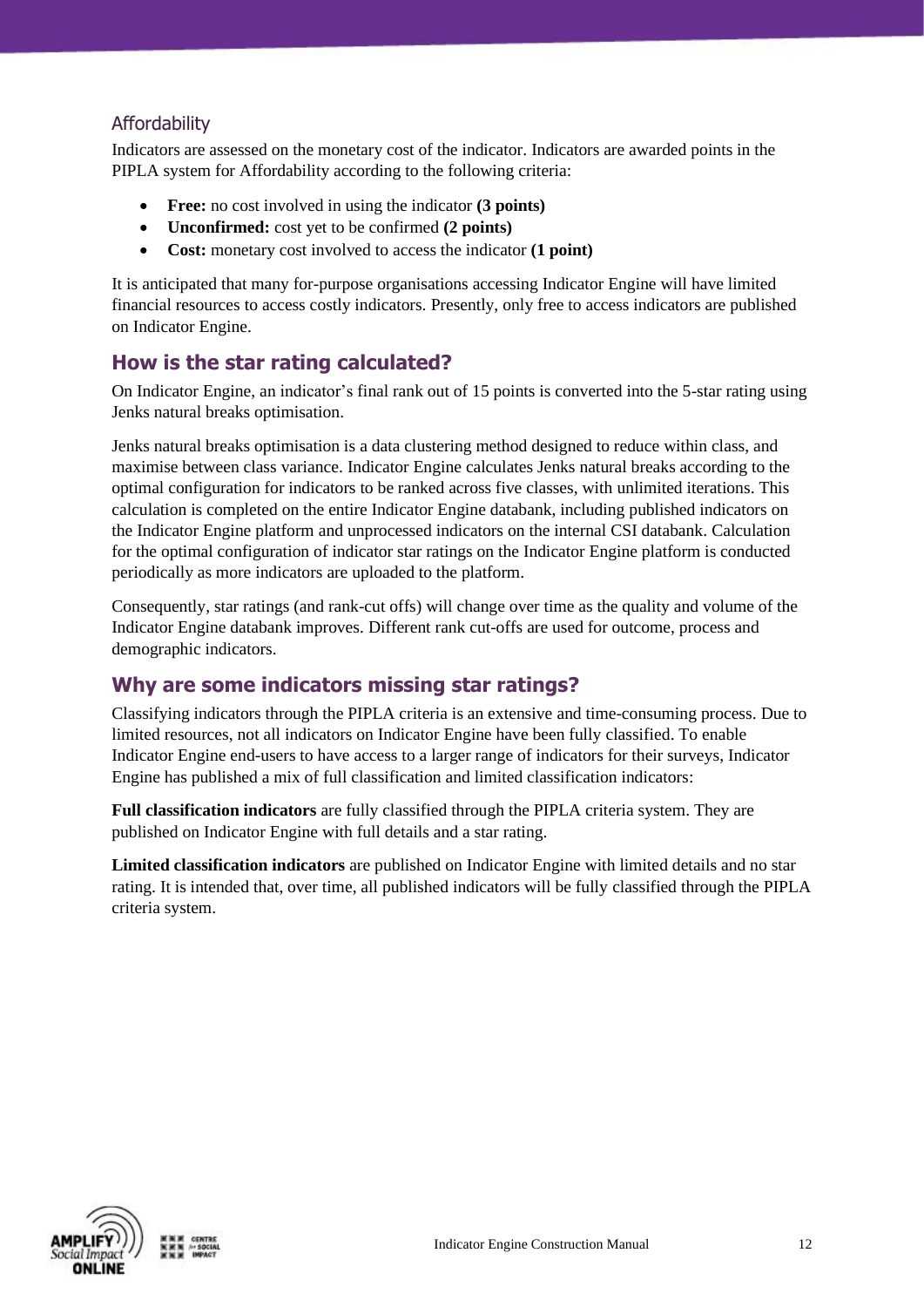# <span id="page-12-0"></span>**Glossary**

| <b>Activities</b>                   | The processes or actions that produce the desired outputs and ultimately outcomes.                                                                                            |
|-------------------------------------|-------------------------------------------------------------------------------------------------------------------------------------------------------------------------------|
| <b>Amplify Insights</b>             | In-depth insights on key social issue areas revealing the nature of the issue in Australia                                                                                    |
|                                     | and promising strategies to address the problem.                                                                                                                              |
| <b>Amplify Online</b>               | Amplify Social Impact Online (or Amplify Online) is a platform of online tools,                                                                                               |
|                                     | research reports and event series to improve social outcomes in housing, education,<br>work, social inclusion and financial wellbeing. CSI's Amplify Social Impact Initiative |
|                                     | consists of Amplify Insights, the Australian Social Progress Index, Indicator Engine,                                                                                         |
|                                     | Yardstick and Connect and Convene for Systems Change.                                                                                                                         |
| <b>Australian Social</b>            | Holistic assessment of how states and territories are faring against a set of indicators                                                                                      |
| <b>Progress Index</b>               | that measure wellbeing, aligned to the UN Sustainable Development Goals to amplify                                                                                            |
|                                     | sector needs and accomplishments.                                                                                                                                             |
| <b>Baseline</b>                     | The initial information collected about the condition or performance of subjects prior                                                                                        |
|                                     | to the implementation of an intervention or program, to which progress can be                                                                                                 |
| <b>Benchmarking</b>                 | compared at strategic points during and at completion of the program.<br>A process of measuring an outcome, change or performance against 'reference points'                  |
|                                     | from another established program or national measures. For example, measuring                                                                                                 |
|                                     | education outcomes from a local program against state-level education.                                                                                                        |
| Cohort                              | The population that the indicator has been tested within for psychometric assurance                                                                                           |
|                                     | and/or the population that the indicator has been inclusively designed with.                                                                                                  |
| <b>Connect and</b>                  | A series of events that bring people together across sectors (NFP, government,                                                                                                |
| <b>Convene for</b>                  | philanthropy, business) to come up with shared purpose and innovative solutions to                                                                                            |
| <b>Systems Change</b><br><b>CSI</b> | these complex problems.<br>The Centre for Social Impact (CSI).                                                                                                                |
| Demographic                         | Indicators that measure the characteristics of a population.                                                                                                                  |
| indicator                           |                                                                                                                                                                               |
| <b>Domain</b>                       | For the purposes of Indicator Engine, domains are umbrella categories with which                                                                                              |
|                                     | indicators fall within, such as Education or Social Cohesion.                                                                                                                 |
| <b>Impact</b>                       | The longer-term sustained social, economic and/or environmental effects or                                                                                                    |
|                                     | consequences of a program. They may be positive, negative or neutral: intended or                                                                                             |
| <b>Inclusive design</b>             | unintended.<br>The extent to which an indicator was designed and developed in partnership with its                                                                            |
|                                     | target population.                                                                                                                                                            |
| <b>Indicator</b>                    | Measurable markers that show whether progress is being made on individual outcomes                                                                                            |
|                                     | or goals.                                                                                                                                                                     |
| <b>Indicator Engine</b>             | A cloud-based self-service suite of management tools which can be used to build and                                                                                           |
|                                     | distribute surveys to measure social impact. It enables organisations to find reliable                                                                                        |
|                                     | and validated measurements to know when, where, and how they are making a<br>difference, as well as enable the collection and analysis of the data.                           |
| <b>Outcome</b>                      | An outcome can be both the results or effects expected by implementing a program,                                                                                             |
|                                     | initiative or strategy and the changes that occur in attitudes, values, behaviours or                                                                                         |
|                                     | conditions. Changes can be immediate, intermediate or long-term.                                                                                                              |
| <b>Outcome indicator</b>            | Indicators that measure whether the expected effects and changes occur as a result of a                                                                                       |
|                                     | program.                                                                                                                                                                      |
| <b>Outputs</b><br><b>PIPLA</b>      | The direct products or deliverables of program activities.<br>A five-point evaluation criteria created by CSI to measure the quality of indicators.                           |
|                                     | PIPLA is an acronym for Psychometric Assurance, Inclusive Design, Population Data,                                                                                            |
|                                     | Length and Affordability.                                                                                                                                                     |
| <b>Population survey</b>            | Population survey specifies the population or panel study that the indicator was                                                                                              |
|                                     | sourced from.                                                                                                                                                                 |
| <b>Process indicator</b>            | Indicators that measure the activities or outputs of a program. Process indicators are                                                                                        |
|                                     | used to indicate whether a program is being implemented as planned and whether the                                                                                            |
| <b>Proxy</b>                        | program has contributed to achievement of outcomes.<br>Where an individual is unable or not intended to self-report on an indicator, such as                                  |
|                                     | observational indicators or indicators to be answered on behalf of children.                                                                                                  |



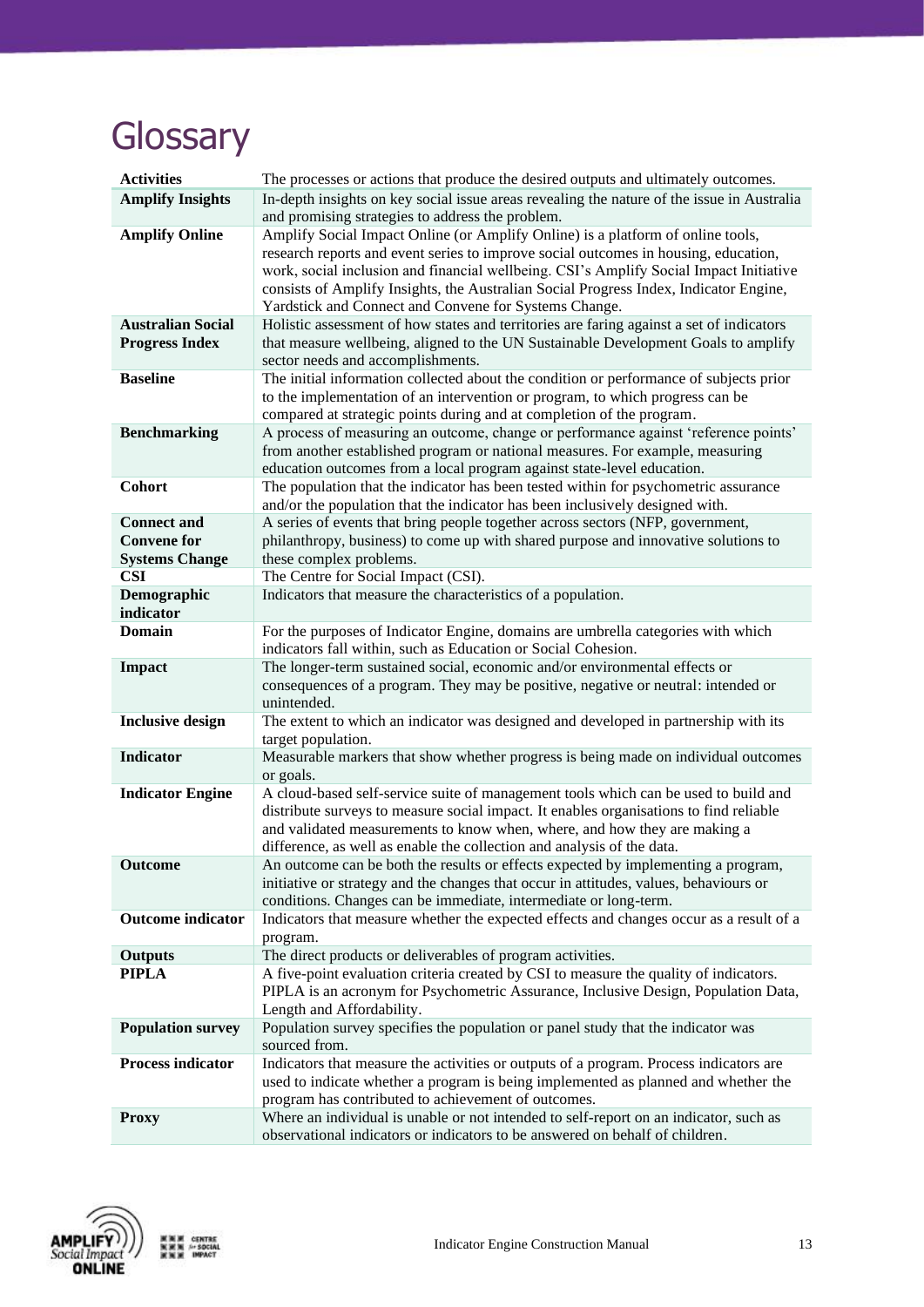| <b>Psychometrics</b>  | A branch of psychology that is concerned with the theory and technique of objective<br>measurement as relevant to the statistical evaluation of latent constructs (i.e., attitudes<br>and behaviours) that cannot be measured by direct observation.                   |
|-----------------------|------------------------------------------------------------------------------------------------------------------------------------------------------------------------------------------------------------------------------------------------------------------------|
| <b>Reliability</b>    | The extent to which an indicator produces consistent results.                                                                                                                                                                                                          |
| <b>Respondent</b>     | The person (either an individual or proxy) designed to respond to the indicator.                                                                                                                                                                                       |
| <b>Responsiveness</b> | The ability of an indicator to detect change over time.                                                                                                                                                                                                                |
| <b>Splitting</b>      | Specifies whether a user on Indicator Engine can select specific, individual items<br>within an indicator for their survey.                                                                                                                                            |
| <b>Validity</b>       | The extent to which an indicator actually measures what it intends to measure.                                                                                                                                                                                         |
| <b>Yardstick</b>      | Linking to Indicator Engine, this benchmarking and analysis tool will reveal<br>organisational and sector performance against national data sets, helping to identify<br>areas for improvement and fostering greater transparency across the social purpose<br>sector. |

The following resources are useful for further information about indicators and outcome measurement:

- Muir, K. & Bennett, S. (2014). The Compass: Your Guide to Social Impact Measurement. [Sydney, Australia: The Centre for Social Impact.](https://www.csi.edu.au/research/tools-and-guides/compass-your-guide-social-impact-measurement/)
- [Bennett, S., Reeve, R., Muir, K., Marjolin, A., Powell, A. \(2016\), Orienting your journey: An](https://www.csi.edu.au/research/tools-and-guides/change-collection-orienting-your-journey/)  [approach for indicator assessment and selection, Toolkit, Sydney: Centre for Social Impact](https://www.csi.edu.au/research/tools-and-guides/change-collection-orienting-your-journey/)
- [Ramia, I., Powell, A., Stratton, K., Stokes, C., Meltzer, A., Muir, K. \(2021\). Roadmap to](https://www.csi.edu.au/research/tools-and-guides/roadmap-to-social-impact/)  [outcomes measurement. Your step-by-step guide to planning, measuring and communicating](https://www.csi.edu.au/research/tools-and-guides/roadmap-to-social-impact/)  [social impact. Centre for Social Impact.](https://www.csi.edu.au/research/tools-and-guides/roadmap-to-social-impact/)

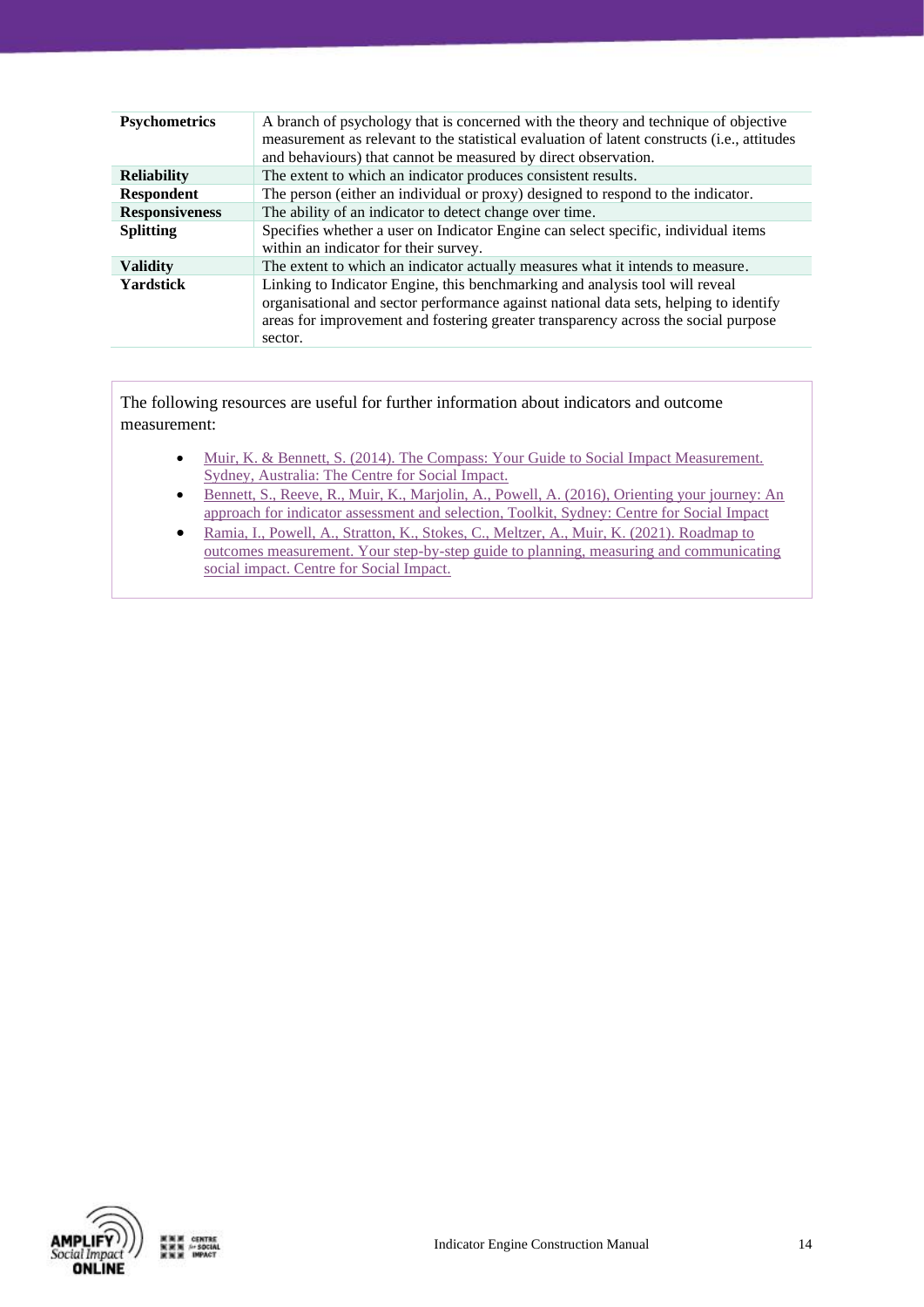# <span id="page-14-0"></span>Appendix

# <span id="page-14-1"></span>**Appendix A: Domain & Outcome Classification**



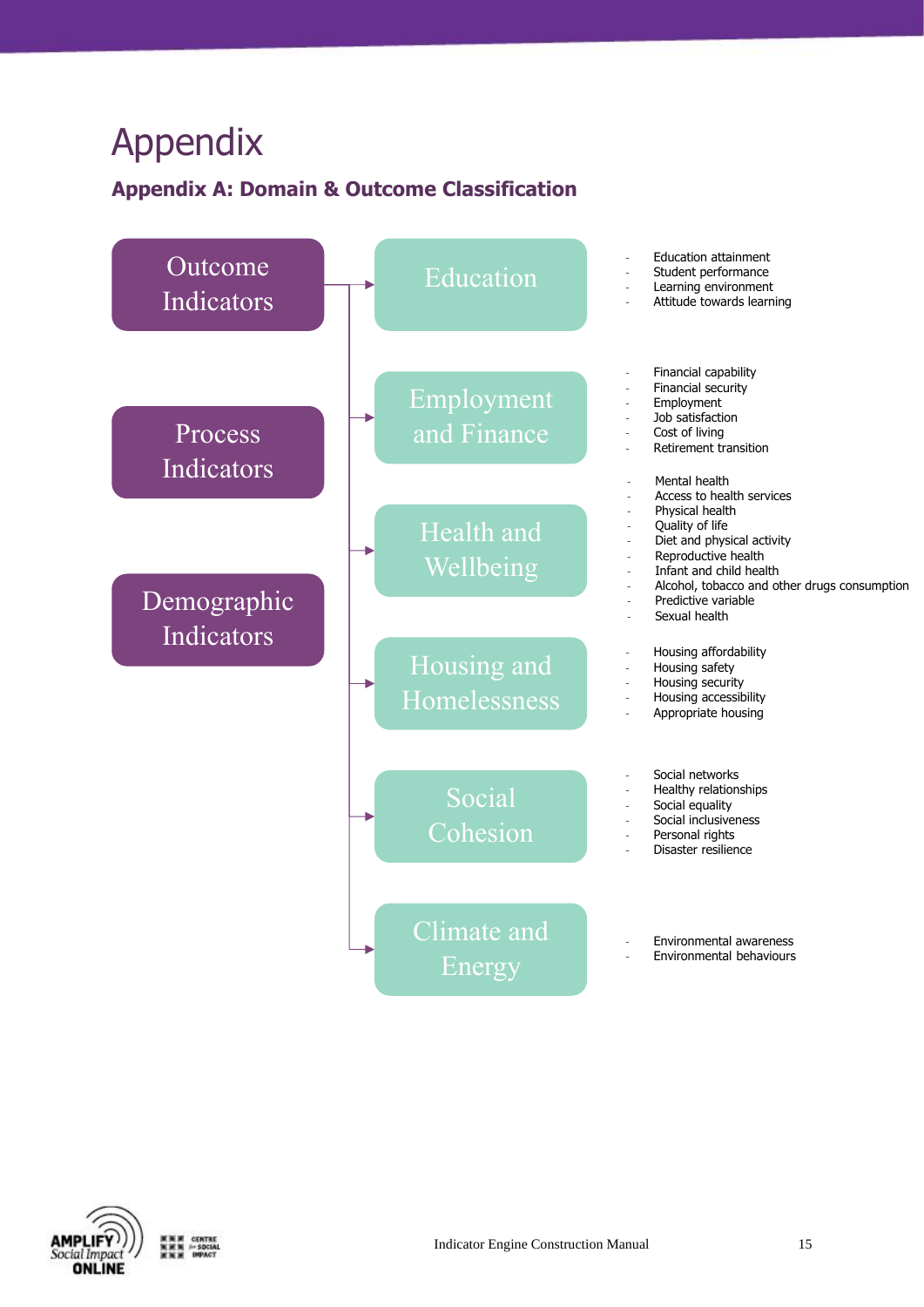# **Appendix B: Outcome definition and references**

**Domains & Outcomes Key**

| <b>Domains</b>                  | Code |
|---------------------------------|------|
| <b>Education</b>                |      |
| <b>Employment and Finance</b>   | 2    |
| <b>Health and Wellbeing</b>     | 3    |
| <b>Housing and Homelessness</b> | 4    |
| <b>Social Cohesion</b>          | 5    |
| <b>Climate and Energy</b>       | 6    |
| Demographic                     |      |
| <b>Process</b>                  |      |

<span id="page-15-0"></span>

|                                        |      | <b>Outcome Categories</b>                                                                                                                                                                                                                                                                      |                                                                                                                                                                                                                                                                                                                                                                        |
|----------------------------------------|------|------------------------------------------------------------------------------------------------------------------------------------------------------------------------------------------------------------------------------------------------------------------------------------------------|------------------------------------------------------------------------------------------------------------------------------------------------------------------------------------------------------------------------------------------------------------------------------------------------------------------------------------------------------------------------|
| <b>Name</b>                            | Code | <b>Definitions</b>                                                                                                                                                                                                                                                                             | <b>References</b>                                                                                                                                                                                                                                                                                                                                                      |
| <b>Education</b><br>attainment         | 1.1  | Education attainment is the highest year of school completed and<br>level of highest non-school qualification, regardless of the particular<br>field of study or the type of institution in which the study was<br>undertaken.                                                                 | https://www.abs.gov.au/ausstats/abs@.nsf/Lookup/2901.0Chapter392020<br>16                                                                                                                                                                                                                                                                                              |
| <b>Student</b><br>performance          | 1.2  | The extent to which a person has accomplished specific goals that<br>were the focus of activities in instructional environments.                                                                                                                                                               | Steinmayr, R., Meissner, A., Weidinger, A. F., & Wirthwein, L. (2015).<br>Academic Achievement. Oxford Bibliographies.<br>https://www.oxfordbibliographies.com/view/document/obo-<br>9780199756810/obo-9780199756810-0108.xml                                                                                                                                          |
| <b>Learning</b><br>environment         | 1.3  | Learning environment refers to the diverse physical and remote<br>locations, contexts, modalities, and cultures in which students learn.                                                                                                                                                       | Adapted from https://www.edglossary.org/learning-environment/                                                                                                                                                                                                                                                                                                          |
| <b>Attitude</b><br>towards<br>learning | 1.4  | Attitudes are tendencies or internal states of the learner towards<br>anything that they can evaluate, such as learning math,<br>extracurricular activities, the general notion of going to school, their<br>problem solving abilities, level of goal setting and beliefs towards<br>learning. | Adapted from Renaud RD. Attitudes and Dispositions. International<br>Guide to Student Achievement. In: Hattie J, Anderman EM. International<br>guide to student achievement. New York, London: Routledge 2013. P.<br>57–58. and Sen, H. S. (2013). The attitudes of university students towards<br>learning. International Journal of Academic Research, 5(4), 338-342 |
| <b>Financial</b><br>capability         | 2.1  | The ability to manage money, in a way that best suits personal<br>circumstances, now and into the future.                                                                                                                                                                                      | Australian Securities and Investments Commission. (2020). National<br>Financial Capability Strategy 2018: Australians in control of their<br>financial lives. Retrieved from<br>https://www.financialcapability.gov.au/strategy/download/national-<br>financial-capability-strategy-2018.pdf                                                                           |
| <b>Financial</b><br>security           | 2.2  | The perception of having a financially secure future and meeting<br>future financial goals.                                                                                                                                                                                                    | Netemeyer, R., Warmath, D., Fernandes, D., & Lynch, J. (2017). How<br>Am I Doing? Perceived Financial Well-Being, Its Potential Antecedents,                                                                                                                                                                                                                           |

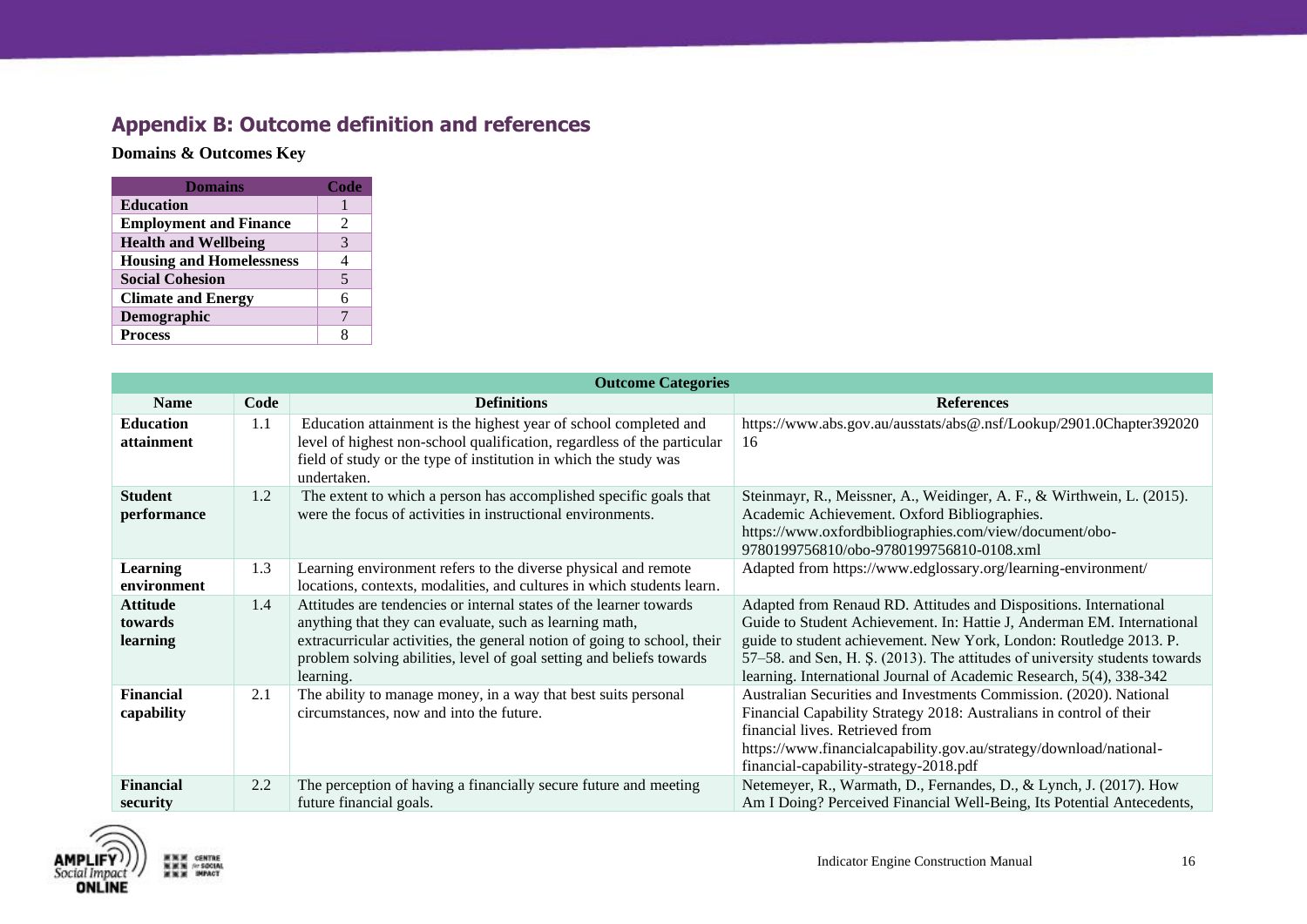|                                 |     |                                                                                                                                                                                                                                                                                                                                                                                                                                              | and Its Relation to Overall Well-Being. SSRN Electronic Journal. doi:<br>10.2139/ssrn.3485990                                                                                                                                                                                                                                                                                                                                                                                             |
|---------------------------------|-----|----------------------------------------------------------------------------------------------------------------------------------------------------------------------------------------------------------------------------------------------------------------------------------------------------------------------------------------------------------------------------------------------------------------------------------------------|-------------------------------------------------------------------------------------------------------------------------------------------------------------------------------------------------------------------------------------------------------------------------------------------------------------------------------------------------------------------------------------------------------------------------------------------------------------------------------------------|
| <b>Employment</b>               | 2.3 | All persons of working age engaged in any activity to produce<br>goods or provide services for pay or profit during a short reference<br>period, whether 'at work' or 'not at work' due to temporary absence<br>or working-time arrangements.                                                                                                                                                                                                | International Labour Organisation. (2017). Quick guide on sources and<br>uses of labour statistics. Retrieved from<br>http://www.ilo.org/wcmsp5/groups/public/---dgreports/---<br>stat/documents/publication/wcms_590092.pdf                                                                                                                                                                                                                                                              |
| <b>Job</b> satisfaction         | 2.4 | A pleasurable or positive emotional state resulting from the<br>appraisal of one's job or job experiences.                                                                                                                                                                                                                                                                                                                                   | Locke, E.A. (1976) The Nature and Causes of Job Satisfaction. In<br>Dunnette, M.D., Ed., Handbook of Industrial and Organisational<br>Psychology, Vol. 1, 1297-1343.                                                                                                                                                                                                                                                                                                                      |
| <b>Cost of living</b>           | 2.5 | The expenses incurred to buy the goods and services that are<br>necessary to maintain a certain standard of living.                                                                                                                                                                                                                                                                                                                          | Reserve Bank of Australia. (2014). Inflation and the Cost of Living.<br>Retrieved from<br>https://www.rba.gov.au/publications/bulletin/2014/mar/pdf/bu-0314-4.pdf                                                                                                                                                                                                                                                                                                                         |
| <b>Retirement</b><br>transition | 2.6 | The process of moving from paid work to retirement, including<br>timing, the voluntariness of the decision and diversity of work-<br>retirement pathways.                                                                                                                                                                                                                                                                                    | Dr Jack Noone                                                                                                                                                                                                                                                                                                                                                                                                                                                                             |
| <b>Mental health</b>            | 3.1 | A state of wellbeing in which every individual realises their own<br>potential, can cope with the normal stresses of life, can work<br>productively and fruitfully, and is able to make a contribution to<br>their community.                                                                                                                                                                                                                | World Health Organisation. (2004). Promoting mental health: concepts,<br>emerging evidence, practice (Summary Report). Geneva: World Health<br>Organisation.                                                                                                                                                                                                                                                                                                                              |
| Access to<br>health services    | 3.2 | Factors that impact a person's ability to access and engage with<br>health services in a timely manner to achieve the best health<br>outcomes, including the service approachability, acceptability,<br>availability, affordability and appropriateness.                                                                                                                                                                                     | Levesque, Jean-Frederic, Harris, Mark F, & Russell, Grant. (2013).<br>Patient-centred access to health care: conceptualising access at the<br>interface of health systems and populations. International Journal for<br>Equity in Health, 12(1), 18-18.<br>Institute of Medicine, Committee on Monitoring Access to Personal<br>Health Care Services. Access to health care in America. Washington, DC:<br>National Academy Press;<br>1993. https://www.ncbi.nlm.nih.gov/books/NBK235882/ |
| <b>Physical health</b>          | 3.3 | A state of physical wellbeing, and not merely the absence of disease<br>or infirmary.                                                                                                                                                                                                                                                                                                                                                        | Adapted from the Constitution of the World Health Organisation (1946),<br>as appears in World Health Organisation. (2004). Promoting mental<br>health: concepts, emerging evidence                                                                                                                                                                                                                                                                                                        |
| <b>Quality of life</b>          | 3.4 | An individual's perception of their position in life in the context of<br>the culture and value systems in which they live and in relation to<br>their goals, expectations, standards, and concerns. It is a broad-<br>ranging concept affected in a complex way by the persons' physical<br>health, psychological state, level of independence, social<br>relationships and their relationship to salient features of their<br>environment. | World Health Organisation: WHOQOL: measuring quality of life. 1997.                                                                                                                                                                                                                                                                                                                                                                                                                       |

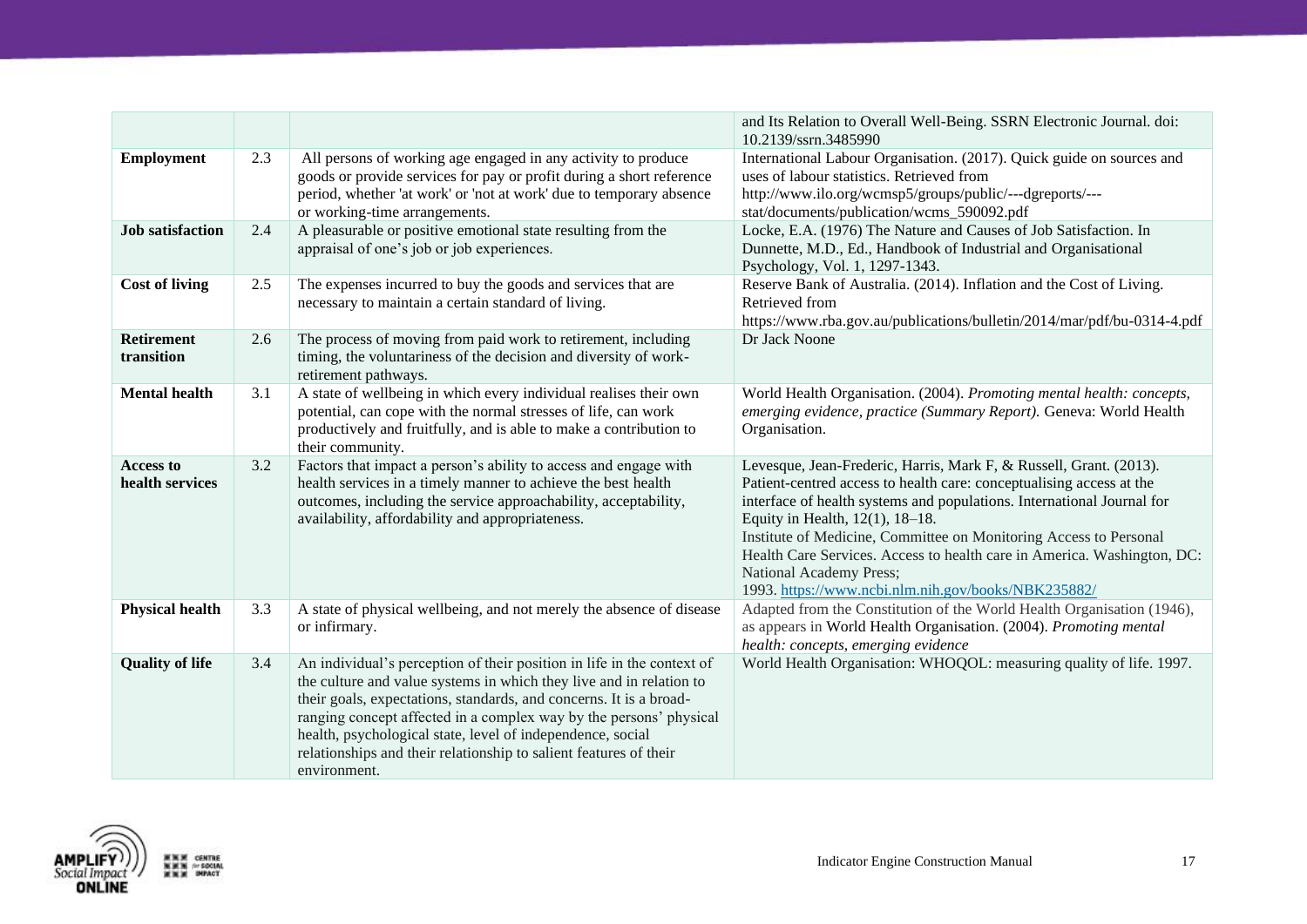| Diet and<br>physical<br>activity                      | 3.5  | The food and beverages that we eat and drink, and all physical<br>movement that requires energy expenditure.                                                                                                                                                                                                                                                                                                                                                                                                                               | Food & nutrition Overview - Australian Institute of Health and Welfare<br>(aihw.gov.au)<br>WHO guidelines on physical activity and sedentary behaviour. Geneva:<br>World Health Organisation; 2020. Licence: CC BY-NC-SA 3.0 IGO                                                                                                                    |
|-------------------------------------------------------|------|--------------------------------------------------------------------------------------------------------------------------------------------------------------------------------------------------------------------------------------------------------------------------------------------------------------------------------------------------------------------------------------------------------------------------------------------------------------------------------------------------------------------------------------------|-----------------------------------------------------------------------------------------------------------------------------------------------------------------------------------------------------------------------------------------------------------------------------------------------------------------------------------------------------|
| Reproductive<br>health                                | 3.6  | A state of physical, mental and social well-being and not merely the<br>absence of disease or infirmity, in all matters relating to the<br>reproductive system and to its functions and processes.<br>Reproductive health implies that people are able to have a satisfying<br>and safe sex life and that they have the capability to reproduce and<br>the freedom to decide if, when and how often to do so.                                                                                                                              | Adapted from https://www.who.int/westernpacific/health-<br>topics/reproductive-health                                                                                                                                                                                                                                                               |
| <b>Infant and</b><br>child health                     | 3.7  | The extent to which individual children or groups of children are<br>able or enabled to develop and realize their potential, satisfy their<br>needs, and develop the capacities that allow them to interact<br>successfully with their biological, physical, and social<br>environments.                                                                                                                                                                                                                                                   | National Research Council and Institute of Medicine. (2004). Children's<br>Health, the Nation's Wealth: Assessing and Improving Child Health.<br>Committee on Evaluation of Children's Health. Board on Children,<br>Youth, and Families, Division of Behavioral and Social Sciences and<br>Education. Washington, DC: The National Academies Press |
| Alcohol,<br>tobacco and<br>other drugs<br>consumption | 3.8  | Frequency, amount, type of substance use, impacts on life and<br>lifestyle.                                                                                                                                                                                                                                                                                                                                                                                                                                                                | Adapted from<br>https://www.health.nsw.gov.au/mentalhealth/psychosocial/foundations/Pa<br>ges/types-substance.aspx and<br>https://www.betterhealth.vic.gov.au/health/servicesandsupport/alcohol-<br>and-drugs--dependence-and-addiction#recognising-an-alcohol-and-drug-<br>problem                                                                 |
| <b>Predictive</b><br>variable                         | 3.9  | Variable (data point) used to estimate, forecast, or project future<br>events or circumstances.                                                                                                                                                                                                                                                                                                                                                                                                                                            | Adapted from https://dictionary.apa.org/predictor-variables                                                                                                                                                                                                                                                                                         |
| <b>Sexual health</b>                                  | 3.11 | A state of physical, emotional, mental and social well-being in<br>relation to sexuality; it is not merely the absence of disease,<br>dysfunction or infirmity. Sexual health requires a positive and<br>respectful approach to sexuality and sexual relationships, as well as<br>the possibility of having pleasurable and safe sexual experiences,<br>free of coercion, discrimination and violence. For sexual health to<br>be attained and maintained, the sexual rights of all persons must be<br>respected, protected and fulfilled. | https://www.who.int/health-topics/sexual-health#tab=tab_2                                                                                                                                                                                                                                                                                           |
| Housing<br>affordability                              | 4.1  | The relationship between expenditure on housing and household<br>incomes.                                                                                                                                                                                                                                                                                                                                                                                                                                                                  | https://www.aph.gov.au/About_Parliament/Parliamentary_Departments/P<br>arliamentary_Library/pubs/BriefingBook45p/HousingAffordability                                                                                                                                                                                                               |
| <b>Housing safety</b>                                 | 4.2  | Housing that does not jeopardise the health, safety, or welfare of its<br>occupants and that permits access to electricity, heat, and running<br>water for the benefit of occupants.                                                                                                                                                                                                                                                                                                                                                       | https://code.dccouncil.us/dc/council/code/sections/4-751.01.html                                                                                                                                                                                                                                                                                    |
| <b>Housing</b><br>security                            | 4.3  | Housing that provides stability, privacy, feelings of safety,<br>belonging and physical comfort.                                                                                                                                                                                                                                                                                                                                                                                                                                           | Adapted from Hulse, K., Saugeres, L. (2008) Housing insecurity and<br>precarious living: an Australian exploration, AHURI Final Report No.                                                                                                                                                                                                          |

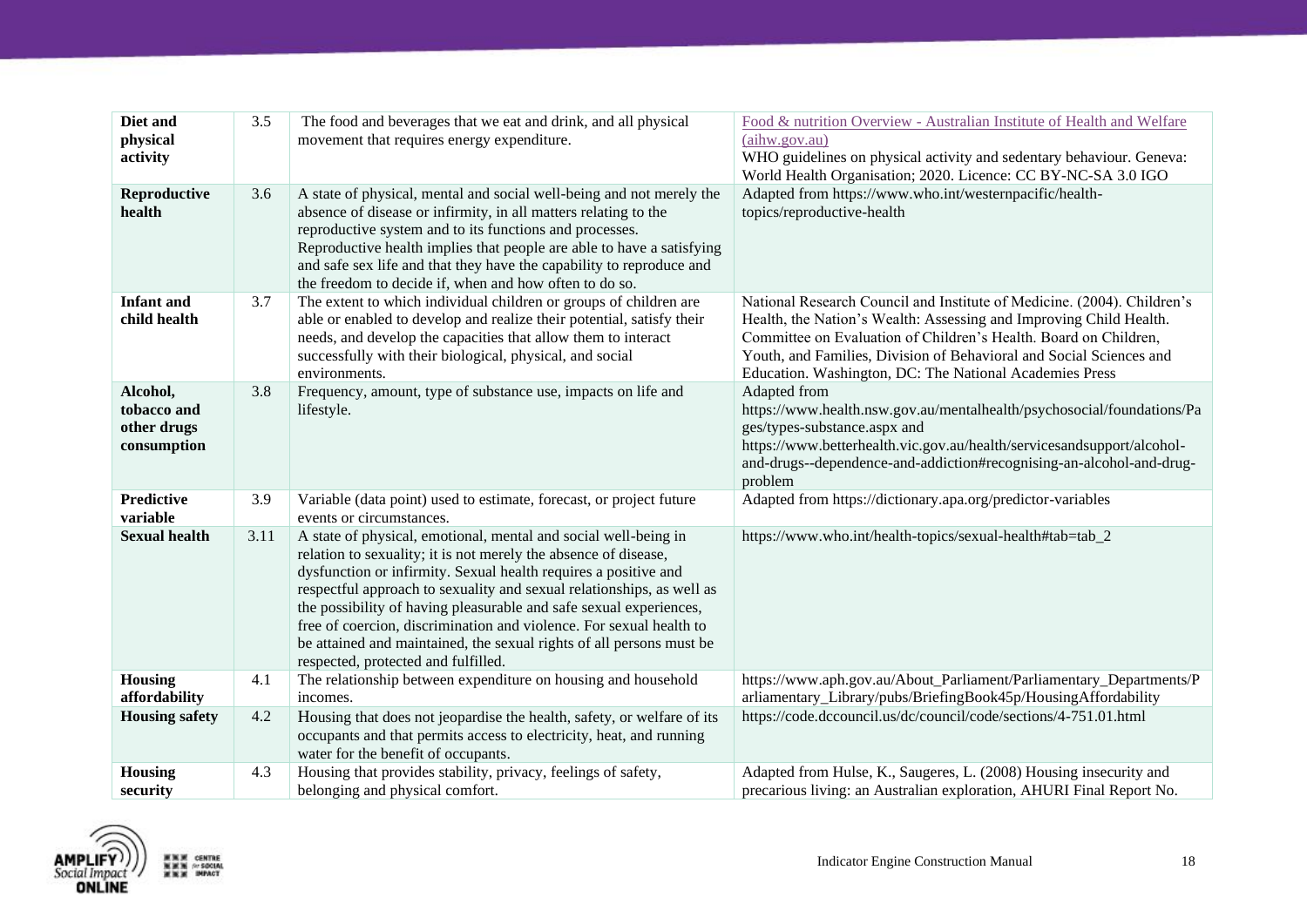|                                   |     |                                                                                                                                                                                            | 124, Australian Housing and Urban Research Institute Limited,                                                                                                                                                                                                                                                                                                                                                                                            |
|-----------------------------------|-----|--------------------------------------------------------------------------------------------------------------------------------------------------------------------------------------------|----------------------------------------------------------------------------------------------------------------------------------------------------------------------------------------------------------------------------------------------------------------------------------------------------------------------------------------------------------------------------------------------------------------------------------------------------------|
|                                   |     |                                                                                                                                                                                            | Melbourne, https://www.ahuri.edu.au/research/final-reports/124.                                                                                                                                                                                                                                                                                                                                                                                          |
| <b>Housing</b><br>accessibility   | 4.4 | Housing that meets the specific needs of vulnerable groups and does<br>not expose them to discrimination.                                                                                  | Adapted from UN Office of the High Commissioner for Human Rights<br>(OHCHR). (2009). The Human Right to Adequate Housing (Rev 1): Fact<br>Sheet No. 21. Retrieved from<br>https://www.ohchr.org/en/publicationsresources/pages/factsheets.aspx<br>and Muir, K., Martin, C., Liu, E., Kaleveld, L., Flatau, P., Etuk, L., and<br>Pawson, H. 2018. Amplify Insights: Housing Affordability &<br>Homelessness. Centre for Social Impact, UNSW Sydney        |
| Appropriate<br>housing            | 4.5 | Housing which enables health, wellbeing, interpersonal<br>relationships, expression of cultural identity, social and economic<br>participation.                                            | Adapted from Muir, K., Martin, C., Liu, E., Kaleveld, L., Flatau, P., Etuk,<br>L., and Pawson, H. 2018. Amplify Insights: Housing Affordability &<br>Homelessness. Centre for Social Impact, UNSW Sydney and UN Office<br>of the High Commissioner for Human Rights (OHCHR). (2009). The<br>Human Right to Adequate Housing (Rev 1): Fact Sheet No. 21. Retrieved<br>from<br>https://www.ohchr.org/en/publicationsresources/pages/factsheets.aspx<br>and |
| <b>Social networks</b>            | 5.1 | A social network is a social structure that exists between actors-<br>individuals or organisations.                                                                                        | https://edge.sagepub.com/system/files/Ballantine5e_5.1SK_0.pdf<br>https://socialsci.libretexts.org/Bookshelves/Sociology/Book%3A_Sociolo<br>gy_(Boundless)/05%3A_Social_Interaction/5.03%3A_Elements_of_Soci<br>al_Interaction/5.3H%3A_Social_Networks                                                                                                                                                                                                   |
| <b>Healthy</b><br>relationships   | 5.2 | A healthy relationship is one which gives you freedom, is not<br>abusive and is respectful.                                                                                                | https://www.1800respect.org.au/healthy-relationships                                                                                                                                                                                                                                                                                                                                                                                                     |
| <b>Social equality</b>            | 5.3 | Social equality considers the distribution of goods, opportunities and<br>burdens in society.                                                                                              | https://www.sv.uio.no/iss/english/research/research-areas/social-<br>inequality/                                                                                                                                                                                                                                                                                                                                                                         |
| <b>Social</b><br>inclusiveness    | 5.4 | The process of improving the terms of participation in society for<br>people who are disadvantaged through enhanced opportunities,<br>access to resources, voice and respect for rights.   | https://www.un.org/esa/socdev/rwss/2016/chapter1.pdf                                                                                                                                                                                                                                                                                                                                                                                                     |
| <b>Personal rights</b>            | 5.5 | Rights of personal security, personal liberty, and private property,<br>appertaining to the person.                                                                                        | https://www.merriam-webster.com/dictionary/personal%20rights                                                                                                                                                                                                                                                                                                                                                                                             |
| <b>Disaster</b><br>resilience     | 5.6 | The ability of individuals, communities, organisations and states to<br>adapt to and recover from hazards, shocks or stresses without<br>compromising long-term prospects for development. | https://gsdrc.org/topic-guides/disaster-resilience/concepts/what-is-<br>disaster-resilience/                                                                                                                                                                                                                                                                                                                                                             |
| <b>Environmental</b><br>awareness | 6.1 | Attitudes or perceptions regarding the consequences of human<br>behaviour on the environment.                                                                                              | Gadenne, David L, Kennedy, Jessica, & McKeiver, Catherine. (2009). An<br>Empirical Study of Environmental Awareness and Practices in SMEs.<br>Journal of Business Ethics, 84(1), 45-63. https://doi.org/10.1007/s10551-<br>008-9672-9; Ham, Marija, Mrčela, Dajana, & Horvat, Martina. (2016).                                                                                                                                                           |